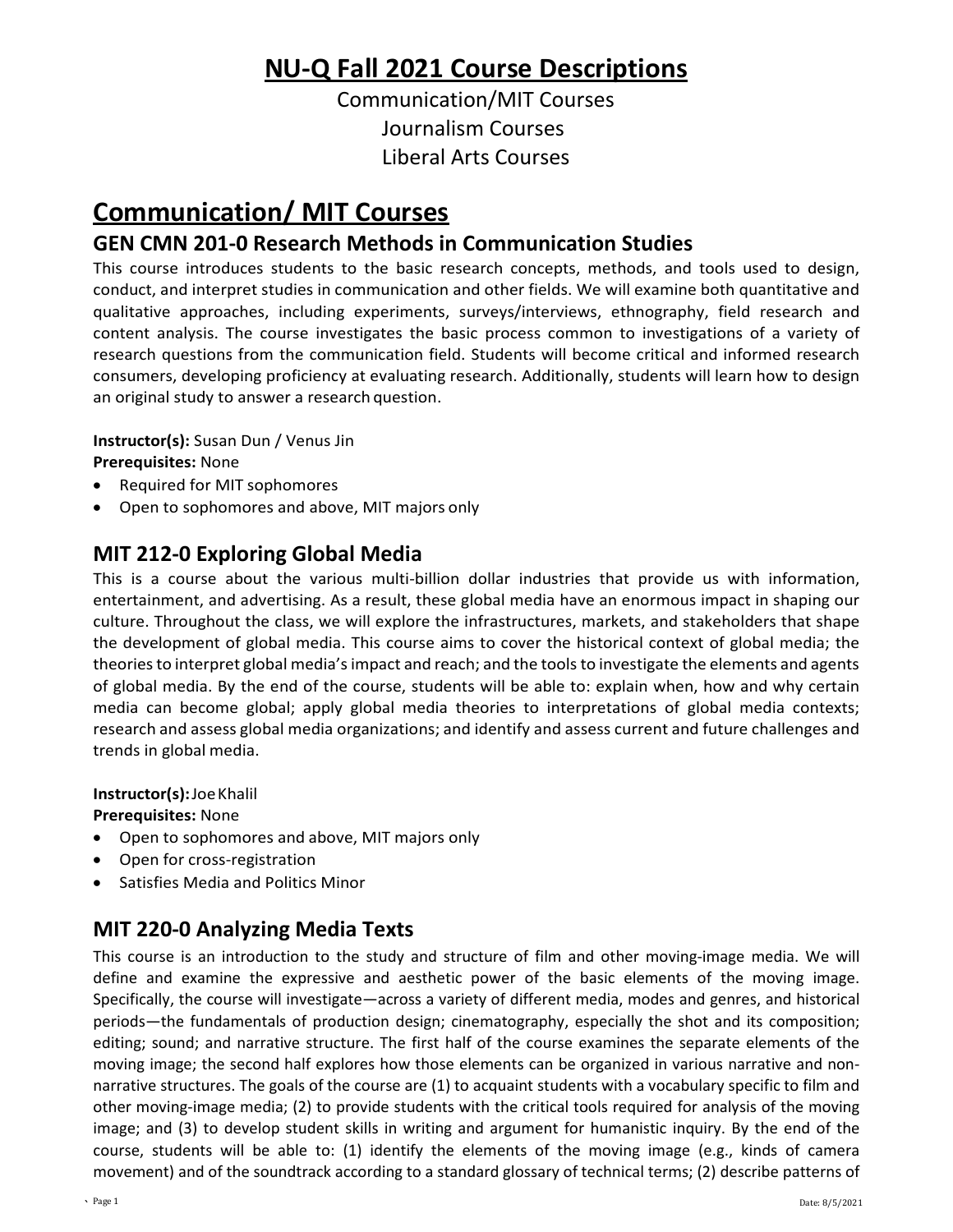similarity, repetition, difference, and variation in the image and sound tracks; (3) propose connections between those patterns and narrative structure, character psychology, or larger themes and ideas; and (4) explain those connections in a written argument about how patterns in the most salient visual and/or aural elements of a film or program help us to understand its structure, characters, or themes.

**Instructor(s):** Scott Curtis

**Prerequisites:** None

- Open to first-year students only
- Open for cross-registration
- Satisfies Media & Politics Minor

## **MIT 230-0 Understanding Media Contexts**

This course introduces students to ways of analyzing the social, cultural, economic, and political contexts in which people produce and consume media, especially television. Surveying foundational scholarship in television and media studies, the class examines a range of critical approaches, including aesthetic/formal analysis, narrative criticism, ideological analysis, political economy, and audience reception. Working to advance their analytical skills, students will practice using these approaches to examine issues of style, form, ideology, and identity (e.g., representations of race, ethnicity, class, gender, sexuality, and national identity) in a range of historical and contemporary television shows, commercials, and online videos. American television will be taken up as our primary object of study, but students will have opportunities to explore non-American TV shows in their own work. Ultimately, the goals of the course are: 1) to acquaint students with a range of critical and methodological tools for analyzing the production, reception, and cultural meanings of television; and 2) to strengthen and expand students' understanding of diverse TV content, contexts, and convergences at different times in history.

#### **Instructor(s):** Kirsten Pike

### **Prerequisites:** None

- Open to sophomores and above, MIT majors only
- Open for cross-registration
- Satisfies Media and Politics Minor

### **MIT 260‐0 Foundations of Screenwriting**

This course is designed to supply students with tools to expand and enrich their appreciation of all aspects of filmmaking, especially screenwriting. Students will prepare for entry into the professional world by learning how outside forces can influence the screenwriter's decisions. Through the practice of screenwriting, students will (1) learn how to represent in words not only story, but also sound design, editing, visual design, and other elements of media making; (2) discover how core concepts of character, structure, plot, theme, and tone interact within existing and emerging media forms and explore a variety of films, topics and exercises that will provide inspiration for a piece of original work for personal significance. By the end of the course, students will be able to: (1) write in professional screenplay style and format; (2) generate compelling scenes, characters, and stories, and distinguish between derivative obvious choices and honest, original alternatives that affect and move an audience; (3) think like a screenwriter, applying the language of constructive screenplay development and criticism to their work as well as to the work of others.

#### **Instructor(s):** Dana Atrach

#### **Prerequisites:** None

• Open to sophomores and above, MIT majors only

### **MIT 325‐0 Film, Media & Gender: Girls' Media Culture**

Although media made for girls has long been derided as silly and undeserving of close attention, to the millions of preteen and teen girls who consume it, it is anything but insignificant. From novels and movies in the 1930s featuring teen sleuth Nancy Drew to contemporary films and TV shows such as Whip It, Wadjda,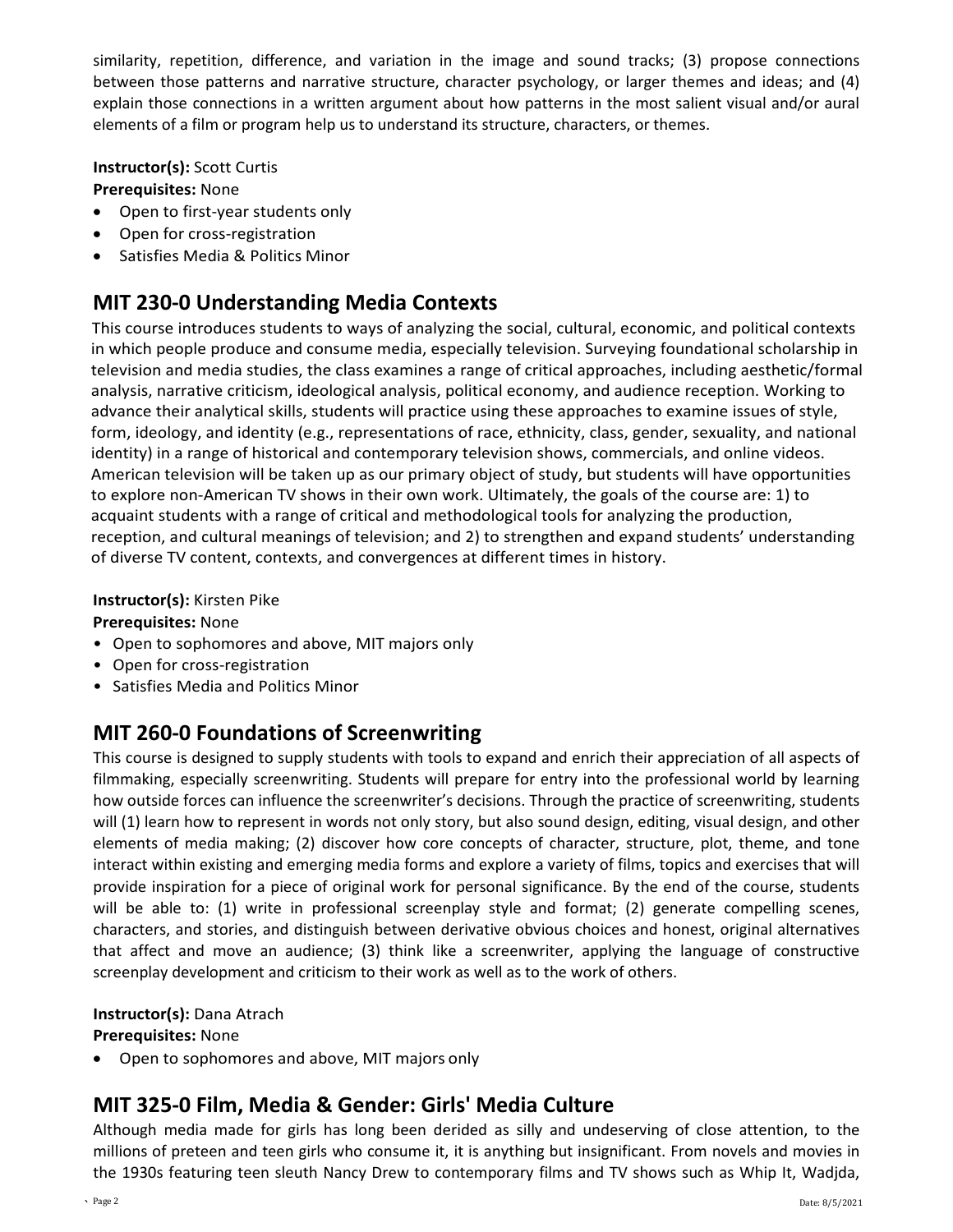and That's So Raven, girls' media artifacts have functioned as important historical sites for the negotiation of cultural politics and youthful feminine ideals. In order to shed light on the often-overlooked history of girls' media, this course offers a critical investigation of (primarily) U.S. girls' media from the 1930s to the present, including novels, films, TV shows, advertisements, music videos, teen magazines, toys, and new media. We will investigate girls' media artifacts as aesthetic, political, and commercial texts through which youth have interfaced with lessons about gender, sexuality, race, ethnicity, class, national identity, and generation at different historical moments. Although American commercial media will be taken up as our main object of study, students will have opportunities to explore media made outside the U.S. in their own research projects, and we will consider girls' independent production and reception practices in both Western and non-Western contexts. Ultimately, the goals of the course are: 1) to explore the dominant strategies utilized by the media industries to represent female youth and their concerns, as well as those utilized by girls in practices of selfrepresentation; 2) to examine girls' reception of and diverse engagements with media; and 3) to consider how the landscape of girls' media production and consumption has changed, and resisted change, over time.

### **Instructor(s):** Kirsten Pike

#### **Prerequisites:** None

• Open to sophomores and above, MIT majors only

### **MIT 349‐0 Internship**

This course provides academic structure and guidance for professional internships being completed by students in the Communication Program. The course covers organizational communication and behavior topics, including: organizational cultures; working in teams; managing generational differences; effective workplace strategies; leadership and mentoring; work‐life balance; ethics and soft skills; feedback and motivation; technology in the workplace; networking; and starting life as young professional. In this seminar-style class, we discuss the readings and their relationship to events in the job sites; students share their progress reports, questions, and concerns about the work they are completing in various media‐ related jobs. Students are encouraged to explore the links and gaps between what they have learned in the classroom and what they are learning in the workplace, thereby developing their professional skills while deepening their academic experiences. Students are evaluated on a written final project and presentation and by their work site supervisor, as well as their weekly written responses to the readings, which should show a clear understanding of the readings as well as thoughtful application to the work site.

#### **Instructor(s):** Susan Dun

**Prerequisites:** None

- Open to junior and above, MIT majors only
- Students may register for 1‐4 units
- Instructor permission is required; students should write to the instructor for permission to register at: s[‐dun@northwestern.edu](mailto:dun@northwestern.edu)

### **MIT 352‐0 Undergraduate Seminar: Alternative Media in the Middle East**

Alternative media in the Middle East is a seminar course examining the diversity of contexts that often produce media through pirate radio, underground press, independent film, internet, digital and mobile technologies, and other forms. We examine various facets of these alternative media forms, their development, circulation and overall impact. The class will make use of readings, lectures, alternative media artefacts, case study analyses, guest presenters and your own research projects. In this course, we develop a set of analytical and practical tools to evaluate and distinguish between alternative and mainstream media. We also acquire regional understanding of the multitude of ways citizens, artists, critical thinkers and others are contributing to effecting change and enjoying the power of their imagination.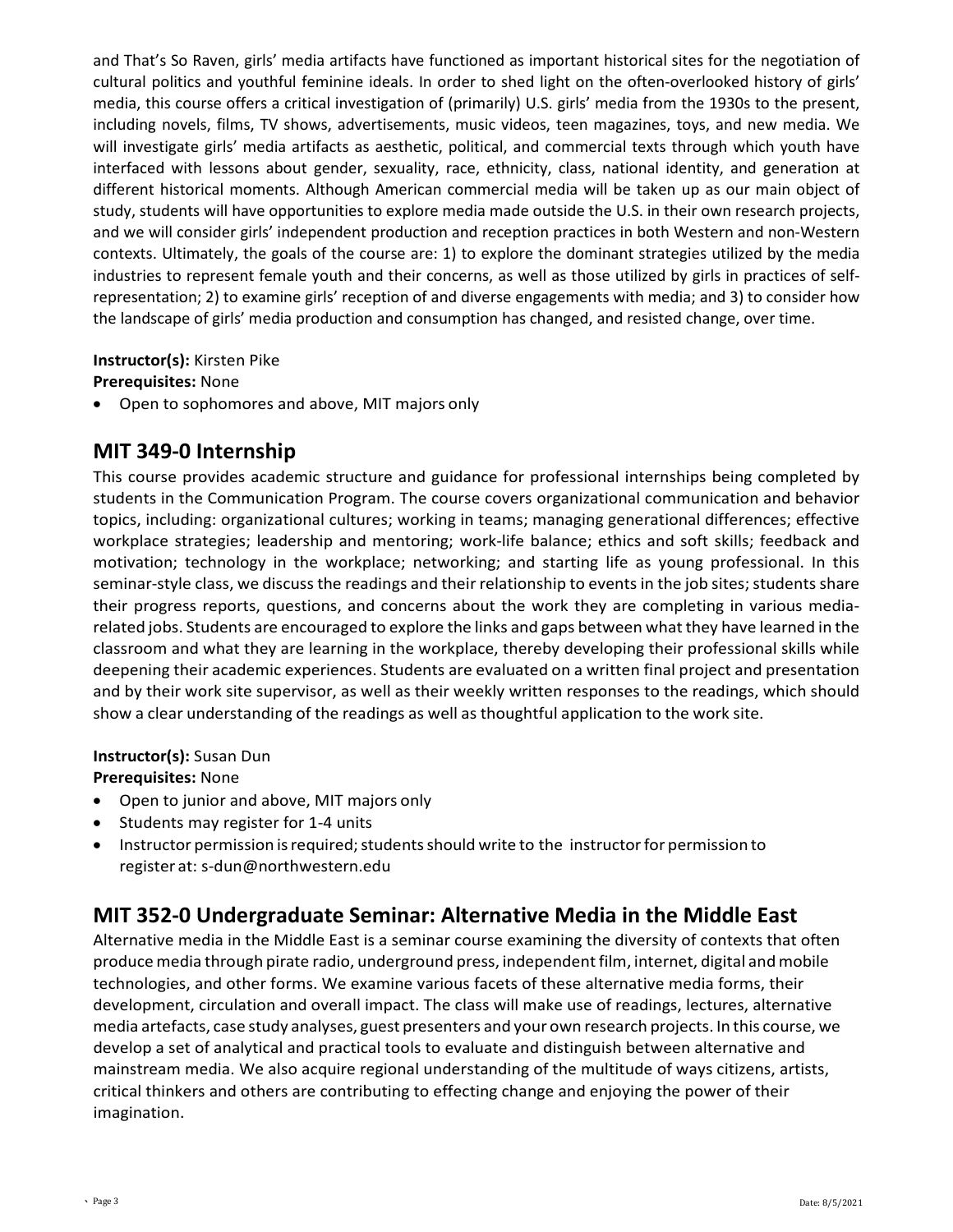#### **Instructor(s):** Joe Khalil **Prerequisites:** None

- Open to sophomores and above, MIT majors only
- Open for cross‐registration
- Satisfies Media & Politics Minor & Middle East Studies Minor

## **MIT 360‐0 Topics in Media Writing: Pixar Storytelling**

Pixar has a distinct cinematic voice, loved by audiences, critics and filmmakers alike. Not only are Pixar's films known for their rich fictional worlds, glorious visuals, and original plots, but for their ability to move audiences. This course will focus on Pixar's effective storytelling techniques (core ideas, moving conflict, emotionally satisfying endings, character development, theme, etc.) and how they are used to create memorable films. Students will craft finished works including but not limited to character studies, dialogues, scenes, analyses and a completed feature film screenplay. This course is for writers interested in writing for animation or for anyone who is interested in learning more about the world of storytelling.

**Instructor(s):** Dana Atrach

**Prerequisites:** MIT 260‐0

• Open to Sophomores and above, MIT majors only

## **MIT 372‐0 Editing**

This course will introduce students to the fundamentals of digital non‐linear editing. The emphasis of the course will be hands‐on practice through a series of projects. There will be several in‐class screenings, readings, and a significant amount of time spent editing to develop your abilities. This class is the first step to finding your own "voice" as an editor. The projects in the class will offer experience with several different editing strategies and techniques. They are designed to develop conceptual and technical proficiency, as well as the working skills, strategies, and discipline necessary to provide a foundation for further exploration.

### **Instructor(s):** Joao Queiroga

**Prerequisites:** MIT 190‐0 with "C‐" grade or better

• Open to sophomores and above, MIT majors only

## **MIT 379‐0 Topics in F/V/A Production: Docufiction**

Docufiction blurs the line between fiction and non‐fiction filmmaking practices and artistry. In this class, students will be introduced to hybrid, genre‐defying films that question traditional definitions of documentary and fiction. Students will familiarize themselves with hybrid films, experimental forms, mockumentaries, documentary reenactments and dramatized "true stories." Classes will be composed of lectures, critical viewing, discussion of screenings and production workshops.

### **Instructor(s):** Joao Queiroga

**Prerequisites:** None

• Open to Sophomores and above, MIT majors only

## **MIT 382-0 Foundations of Sound Design: Sound Production**

Sound design is crucial to the success of visual storytelling and interaction design. While often subtle, skillfully produced sound design immerses the viewer, listener, or product end-user, shaping the emotional landscape of the piece and guiding the audience along. It's an observable phenomenon that people can watch and even enjoy a scratchy, jumpy, low-quality image, (e.g. The Blair Witch Project (1999)), but they cannot bear poorly produced audio. Therefore, artfully crafted sound design is a vital component of effective audio-visual media. This course explores the history of sound design, its theoretical underpinnings, and the core features of a compelling soundscape. We will explore the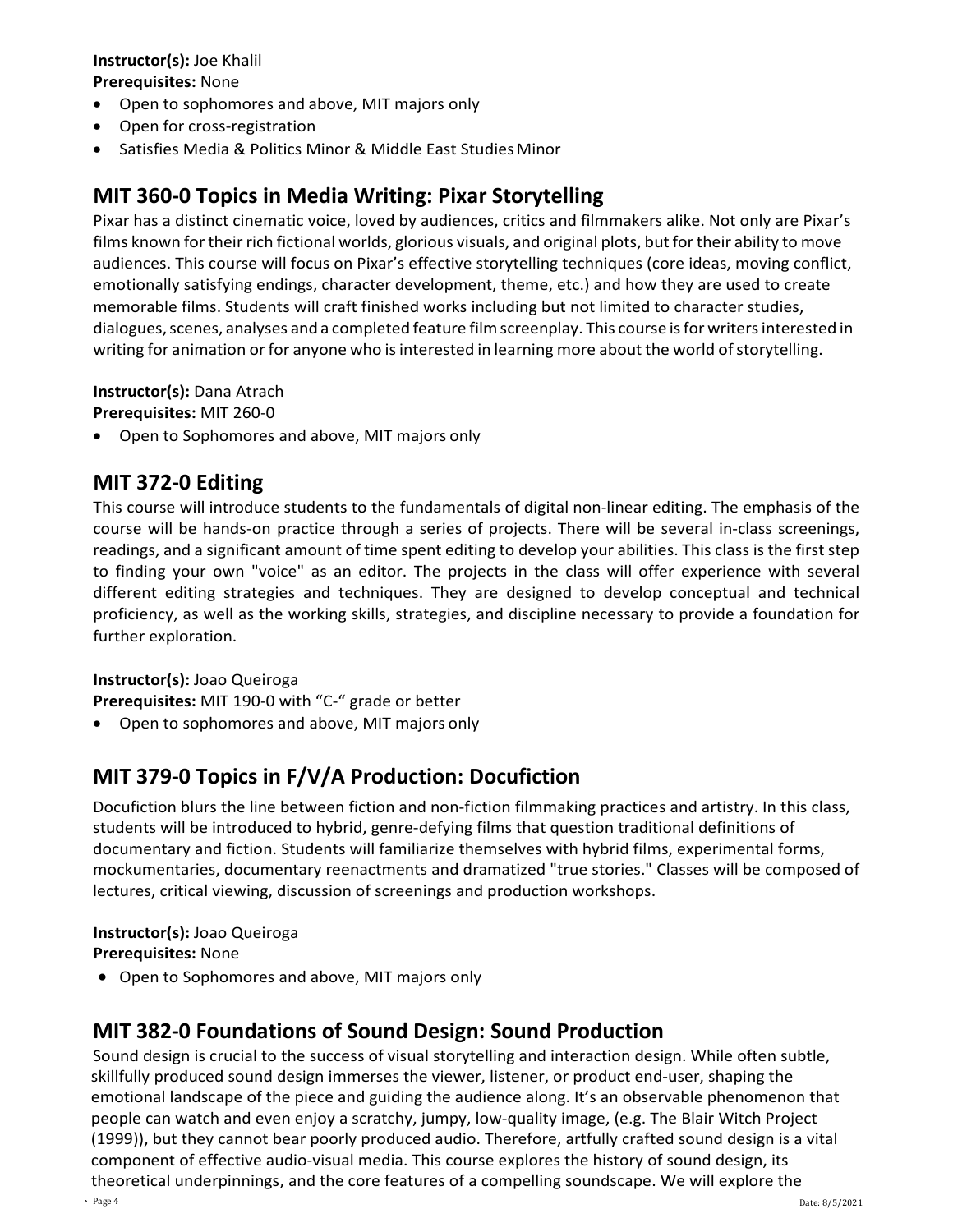workflow of a professionally produced soundtrack—including capturing, editing, repairing, mixing, and applying effects. Students will breakdown and analyze soundscapes by listening to examples from different periods and media formats, produced via a variety of methods, (both analog and digital). Students will examine the state of the art and potential futures of sound design, discussing the core concepts of immersive and 3D audio. Finally, students will apply the knowledge and skills developed in the class to produce original sound design projects to strengthen their portfolios, win awards, and attract realworld clients.

### **Instructor(s):** Spencer Striker

**Prerequisites:** None

• Open to sophomores and above, MIT majors only

### **MIT 388‐0 Internet and Society**

The Internet affects every society and culture on earth. This class surveys a range of theoretical, historical and technological issues that the Internet poses to society. At its core, this class asks students to critically think about the question "Who controls the Internet?" Students develop a broad familiarity with a range of issues and problems related to the impact of the Internet on society through directed readings and discussion. Students also hone their research and writing skills through independent research projects on Internet topics of interest throughout the course. The goals of this course are to 1) familiarize students with the macroeconomic, social, and political effects of the internet, 2) develop intellectual curiosity by supporting directed student research and 3) provide students with intellectual frameworks to consider internet policy.

### **Instructor(s):** Banu Akdenizli

#### **Prerequisites:** None

- Open to sophomores and above, MIT majors only
- Open for cross‐registration
- Satisfies Media & Politics Minor

### **MIT 392‐0 Documentary Production**

In two lectures per week and outside field work, this course will cover the basics of documentary production with an emphasis on the creation of short documentaries, as well as the history of the genre. Using advanced cameras, professional location audio recording equipment, and Adobe Premiere Pro computer editing, you will create engaging, meaningful, creative non-fiction media. Concurrently throughout the semester, your inquiry, discovery, and mastery will be firmly grounded in the history and scholarship of American and international documentaries from the early part of the 20<sup>th</sup> century to today.

**Instructor(s):** Danielle Beverly **Prerequisites:** MIT 190‐0

• Open to sophomores and above, MIT majors only

## **MIT 393‐0 2D Computer Animation**

In this course, students will learn how to make digital animation and discover how to capture the hearts and minds of audiences with this highly popular and fun-filled art form. It offers a basic comprehensive understanding of integrating motion theory and various digital practices that create the illusion of life and movement on the screen. The course consists of three main components: Theoretical knowledge development to understand the history of animation, basic principles of time and movement, digital production systems and methodologies, sensual values (such as visual, aesthetic, formal, pragmatic) and abstract values (such as emotional, motivational, persuasive). Technical knowledge development through in-class workshops, self-guided learning, hands on practice using computer software and employing different digital production methods and processes. Students will learn how to manage projects and understand various technical terminologies, attributes and industry-standard specifications.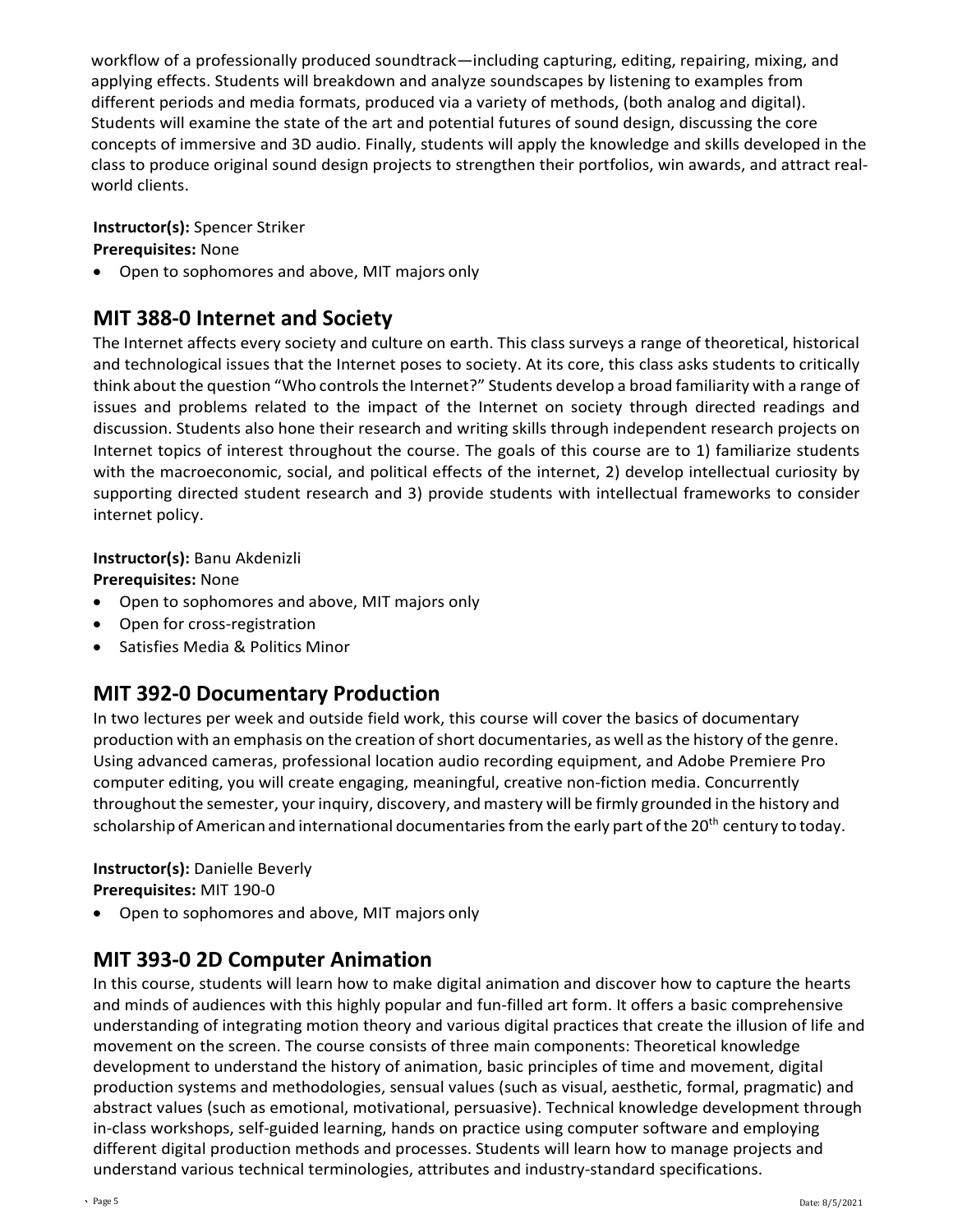Experimentation and creative exploration by taking the knowledge and skills that were gained in the first two phases and reapplying them using a more personal, creative and conceptual mind-frame. This phase will reinforce the importance of narrative and creating value and romance for different audiences.

**Instructor(s):** Spencer Striker **Prerequisites:** None

• Open to sophomores and above, MIT majors only

## **MIT 398‐0 Undergraduate Seminar: Change Management in Media NEW**

This course provides students an essential understanding of managing change in media companies, a significant and common challenge today. Students learn influential theories, models and related concepts that shape the practice of organizational change and are exposed to a number of organizational issues including the need for change, why organizations change or fail to change, ethical issues associated with change, how change helps organizations become more competitive and profitable; deal with digital disruption; develop new business model; deal with automation or technology; and deal with globalization of industry competition. The course is designed as a mixed learning format that includes lecture-type instruction, student presentations, analysis of case studies, expert guest speakers and self-directed learning.

**Instructor(s):** Mohammed Al-Emadi **Prerequisites:** None

• Open to sophomores and above, MIT majors only

### **MIT 398-0 Undergraduate Seminar: Leadership in Media Companies**

This course introduces students to essential principles and practices of leadership in direct application to media companies. Students will learn varied perspectives on what leadership is, develop insight about how it is exercised, and appreciate the consequences for the success or failure of media firms. Topics include understanding historical and contemporary theories of leadership; recognizing leadership traits; understanding philosophies and styles of personal leadership; attending to tasks and relationships; developing leadership skills; creating and communicating a compelling vision; establishing a constructive organizational work environment; handling conflict effectively; prioritizing ethics in leadership, and leading organizations in efforts to overcome obstacles to achieve goals. Students will assess their personal leadership traits and identify the skills each needs to improve for developing their knowledge and capacity for exercising leadership. The course is designed as a mixed learning format that includes lecture-type instruction, student presentations, analysis of case studies, expert guest speakers and self-directed learning.

**Instructor(s):** Mohammed Al-Emadi **Prerequisites:** None

• Open to sophomores and above, MIT majors only

## **MIT 398‐0 Undergraduate Seminar: Communication Advocacy NEW**

This course will survey classical and contemporary theories of rhetoric as a foundation for topical discussions and case studies on activism, advocacy and discourse in civil society. Students will examine and evaluate the public sphere in regional and global contexts while analyzing communication strategies to promote participatory politics and shared understanding. The course will culminate with a project in which students select an advocacy issue and devise a hypothetical communication plan that could influence public opinion and advance social change. The course is timely given global concerns about many issues of shared importance today, including social justice, climate change and human rights.

# **Instructor(s):** Brady Creel

### **Prerequisites:** None

• Open to sophomores and above, MIT majors only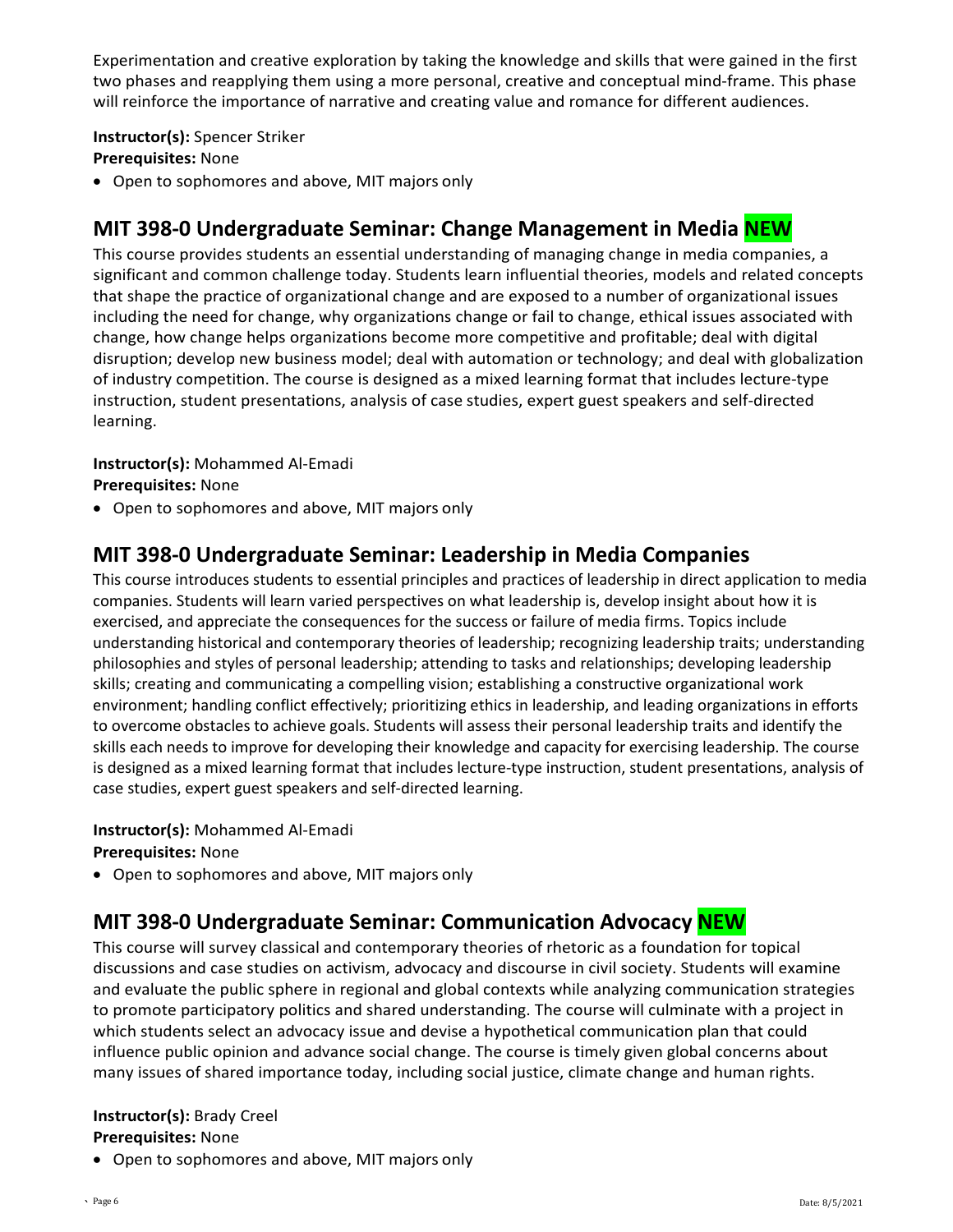## **MIT 398-0 Undergraduate Seminar: Media Management**

This course introduces students to key concepts, models and influential thinkers in management science with the focus on implications for managing media companies. We consider the co-determinant influences of political, social and cultural contexts in which media firms operate, investigate normative standards that ground policy and shape practice, develop insights about media content as products, consider types of management (strategic, operational, developmental, stakeholder) and levels (executive, middle, line), and institutional factors (especially organizational cultures and values). Even for those who decide that being a manager is not the best career path personally, this course facilitates mature understandings of organizational principles and practices that affect all media workers and influence career success.

#### **Instructor(s):** Gregory Lowe **Prerequisites:** None

• Open to sophomores and above

## **MIT 398‐0 Undergraduate Seminar: Politics in the Digital World**

This course aims to examine the nature of political communication and campaigning in contemporary societies. In this course students critically evaluate contemporary political campaign strategies and tactics within their respective socio-political environments. The roles of campaign managers, media consultants, pollsters, press secretaries, and field operatives are studied. The impact of press coverage, political advertising, and candidate debates on the electorate are also analyzed. Some of the main topics covered in this course are prevalent political communication theories and trends, the relationship between political institutions and the media, elections, debates, political campaigning and advertising, new media and politics.

### **Instructor(s):** Banu Akdenizli

#### **Prerequisites:** None

- Open to sophomores and above
- Open for cross-registration
- Satisfies Media & Politics Minor

### **MIT 398-0 Undergraduate Seminar: Women & Documentary**

This course explores potent, groundbreaking, funny, inspiring, and thought-provoking international documentaries directed by women. Social justice, autobiographical, observational, hybrid, and traditional forms of documentary are featured to examine topics such as gender, race, art, history, philosophy, and the environment. Arab, Asian, African, U.S., Indigenous, Latin American, and European women filmmakers are included. From Academy-Award winners, to a girl with a toy camera – you'll find them all in this course. This lecture course focuses on writing and critical analysis of media texts, and requires no production skills. Final projects may be either a research paper, or a digital project.

#### **Instructor(s):** Danielle Beverly **Prerequisites:** None

- Open to sophomores and above
- Open for cross-registration
- Satisfies Media & Politics Minor

### **MIT 398‐0 Undergraduate Seminar: International Sports Management NEW**

The class introduces relevant theoretical and practical insights for understanding sports management in an international context. The course presents multiple facets exploring ethics, marketing, sponsorship, event management, labor mobility, business, and financial challenges and issues. The exponential growth of sport in the media is an undisputed fact with growing importance in most countries. A large audience of viewers and consumers have an appetite for sport entertainment and follow not only teams and matches but also players' transfers, salaries and club budgets. The global sports industry is one of the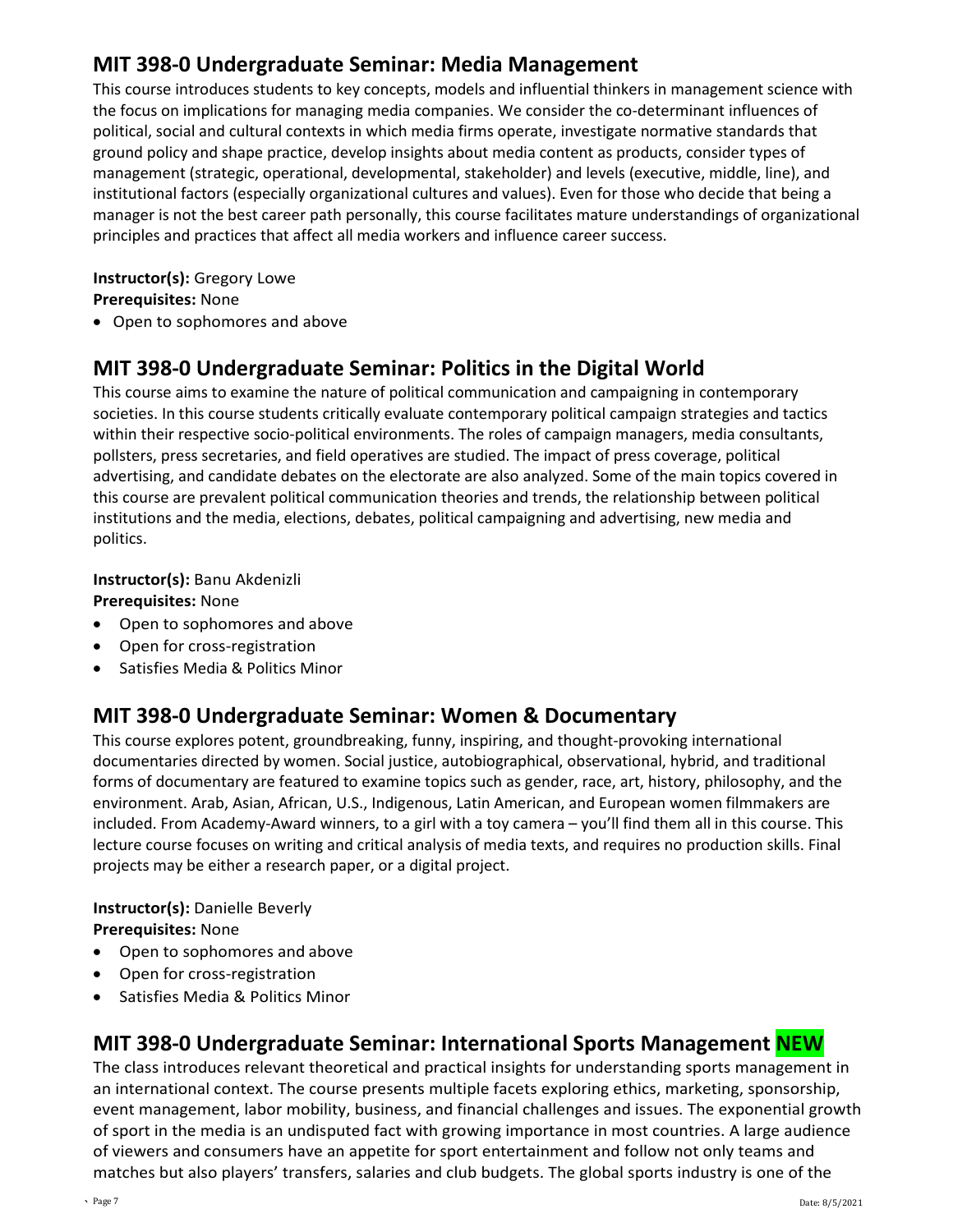most important media products, with an estimated value of 471 billion US dollar in 2018 (Statista, 2020). Although negatively affected by the COVID-19 pandemic, the sports industry management is showing resiliency and adapting globally. Beyond the spectator experience, sports is an industry with unique management challenges. This class introduces key components of the industry that necessary for effective management in the global context. The class addresses the characteristics, differences and similarities of sports management in various regions of the globe.

**Instructor(s):** Gerard Akindes

**Prerequisites:** None

• Open to sophomores and above

## **MIT 398‐0 Undergraduate Seminar: Sports Globalization in Africa**

This course investigates complex interactions and relationships between sport and contemporary African societies. This provides a lens for improved understanding of how the ongoing transformation of both in socio-economic development. 'Modern' sport as been entrenched in the political, cultural and socioeconomic life of African societies. Sport has functioned as an instrument of both colonialism and liberation, and served as a nation building tool in the period since African countries gained independence from colonial rule. Today, sport has a dynamic role as an interface between local and transnational interests, and is increasingly an international industry with a global agenda that encourages the growing commodification of sport practices and experience. Topics covered in this course include: the history of sport, the role of sport in anti-apartheid movements and independence struggles, issues related to athlete migrations, the roles and impact of media and communication technologies, the emphasis on nationalism and the modern state, dynamics of globalization, the politics of international governing bodies and institutions in sport, contrasting African elite sport versus mass sport, and the hosting of "major sport events." The course features a close focus on understanding contemporary Africa through the medium of sport.

### **Instructor(s):** Gerard Akindes

**Prerequisites:** None

- Open to sophomores and above, MIT majors only
- Open for cross-registration
- Satisfies Media and Politics Minor

## **MIT 398‐0 Undergraduate Seminar: Myth Structure in Storytelling NEW**

This course serves as an introduction to archetypal structure of stories by examining how a mythopoeic framework may be found in various narratives of film and literature from across time and culture. Why are some stories timeless? How do some stories have global appeal? Joseph Campbell coined the term "monomyth" to describe a single journey universally travelled in an epic pursuit of heroism, arguing that there are fundamental story elements that engages every person's psychological and metaphysical needs. This course takes a fresh look at those elements with a special focus on the inner drives of the hero's and heroine's journeys, understanding that the former is a journey through the first half of life while the latter is a journey through the second. With a critical review of archetypal theories, the monomyth can be distilled of its androcentric underpinnings and expanded for greater inclusion and understanding. The course will review the theory of character transformation in the stages of the two heroic journeys and evaluated against psychological development in Jungian terms and metaphysical growth in Sufi expressions. The journeys are then discussed in terms of film and literature, and further examined against scriptural stories and spiritual experiences.

# **Instructor(s):** Nadia Salem

### **Prerequisites:** None

• Open to sophomores and above, MIT majors only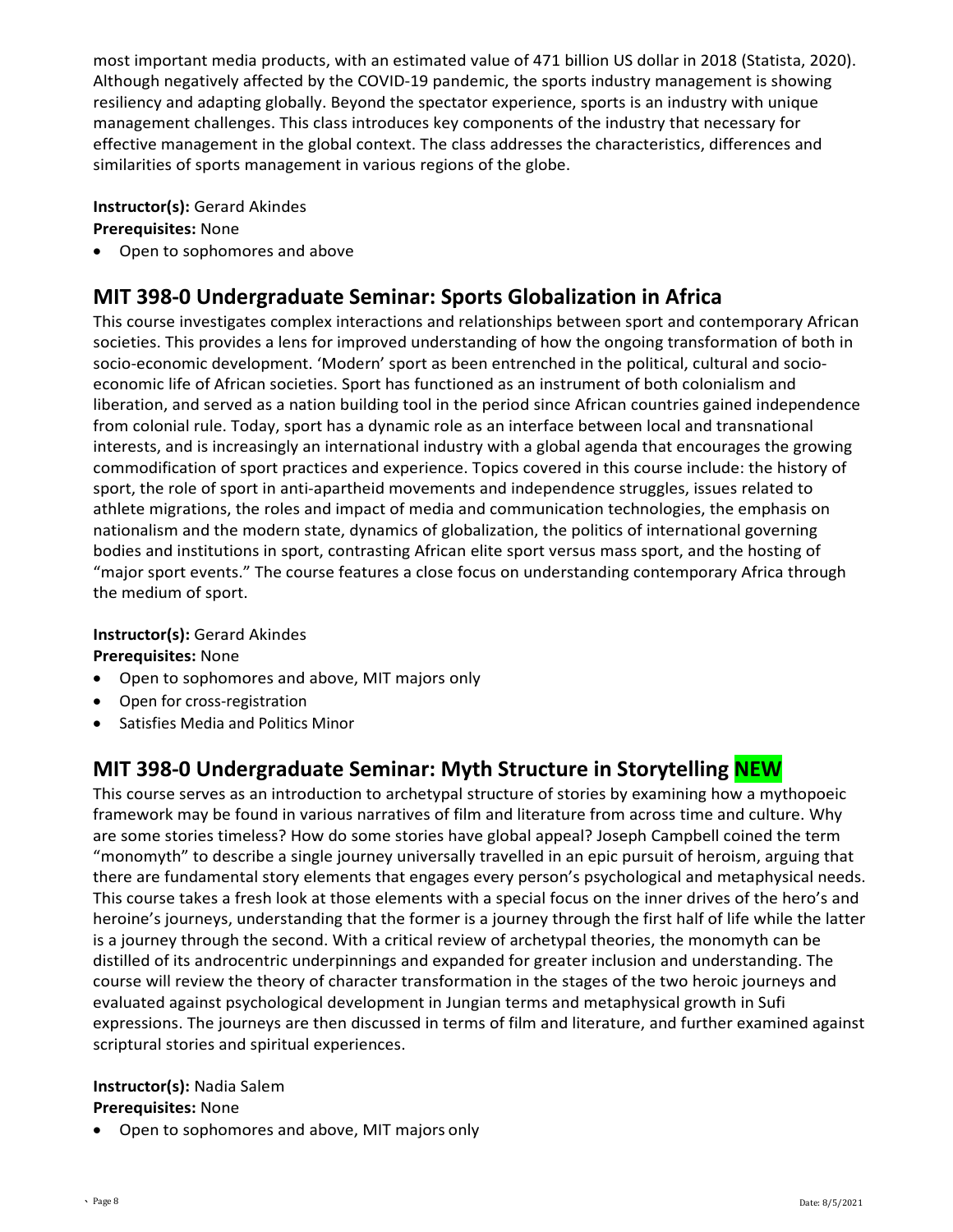## **MIT 398‐0 Undergraduate Seminar: Organizational Comm. in MENA NEW**

This course explores managerial and organizational issues affecting how companies and institutions communicate with internal and external audiences to achieve their aims and operations. The course features a series of Qatari experts and leaders from industry and government and investigates case studies in the Middle East and North Africa.

**Instructor(s):** Jairo Lugo-Ocando

### **Prerequisites:** None

• Open to sophomores and above, MIT majors only

# **Journalism Courses**

## **GEN CMN 202‐0 News and Numbers**

Introduction to statistics for journalism students. Students will discuss ways to detect fraud in government data, methods for dissecting academic research from scholarly journals (as well as research promoted in pressreleases), and strategiesforreporting numbersto amass audience, among otherskills. Students will become deeply familiar with SPSS software. Covered topics include those common in general statistics courses, including the Central Limit Theorem, descriptive and inferential test statistics, correlation, One-Way and Two‐Way Analyses of Variance, and multiple regression. Specific attention is given to challenges journalists encounter in reporting numbers.

### **Instructor(s):** Jairo Alfonso Lugo‐Ocando **Prerequisites:** None

• Open to sophomores and above, Journalism majors only

### **JOUR 101-0 Introduction to Journalism**

This course provides an overview of journalism fundamentals and will explore how news is defined, reported, written and produced for print, broadcast and online media platforms. Journalism 101 is designed to not only introduce students to journalism, but is tailored to help students begin to develop their own skills in producing content across a variety of platforms for news, sports, business and current affairs.

### **Instructor(s):** Marci Brown

**Prerequisites:** None

- Open to ABP students only
- Open for cross-registration

## **JOUR 201‐0 Journalistic Storytelling Across Media**

Students will produce a range of journalism stories across a variety of forms and platforms: writing for print and digital outlets, as well as creating audio, video and interactive graphics. You will also learn how to amplify your storytelling by tapping into social media tools to reach, attract and interact with a wider audience. This class is conducted in a collaborative atmosphere within a newsroom environment to produce stories prepared for the digital age. You will develop a strong sense of journalistic news judgment and be prepared to learn advanced areas of reporting and storytelling in future classes. This course builds on the introductory experiences in journalism received and techniques learned in your first year, developing these to master basic skills of journalism used in every storytelling format. These include news judgment, information gathering (including sourcing, discovering and covering different kinds of news, interviewing techniques, practices of inclusion and sensitivity); constructing stories (including leads, story structure, using quotes, using data to tell a story, assessing information); editing and presentation (grammar, punctuation, AP style, voice, tone and clarity); and visual literacy and presentation. This course emphasizes the critical practices of ethical journalism and deadline reporting and storytelling. The course also expands students' experience and skills in the use of multi-platform tools needed for effective, relevant and engaging storytelling for specific audiences. Professors will guide students in their continued development of reporting, interviewing, writing and researching with a sophisticated audience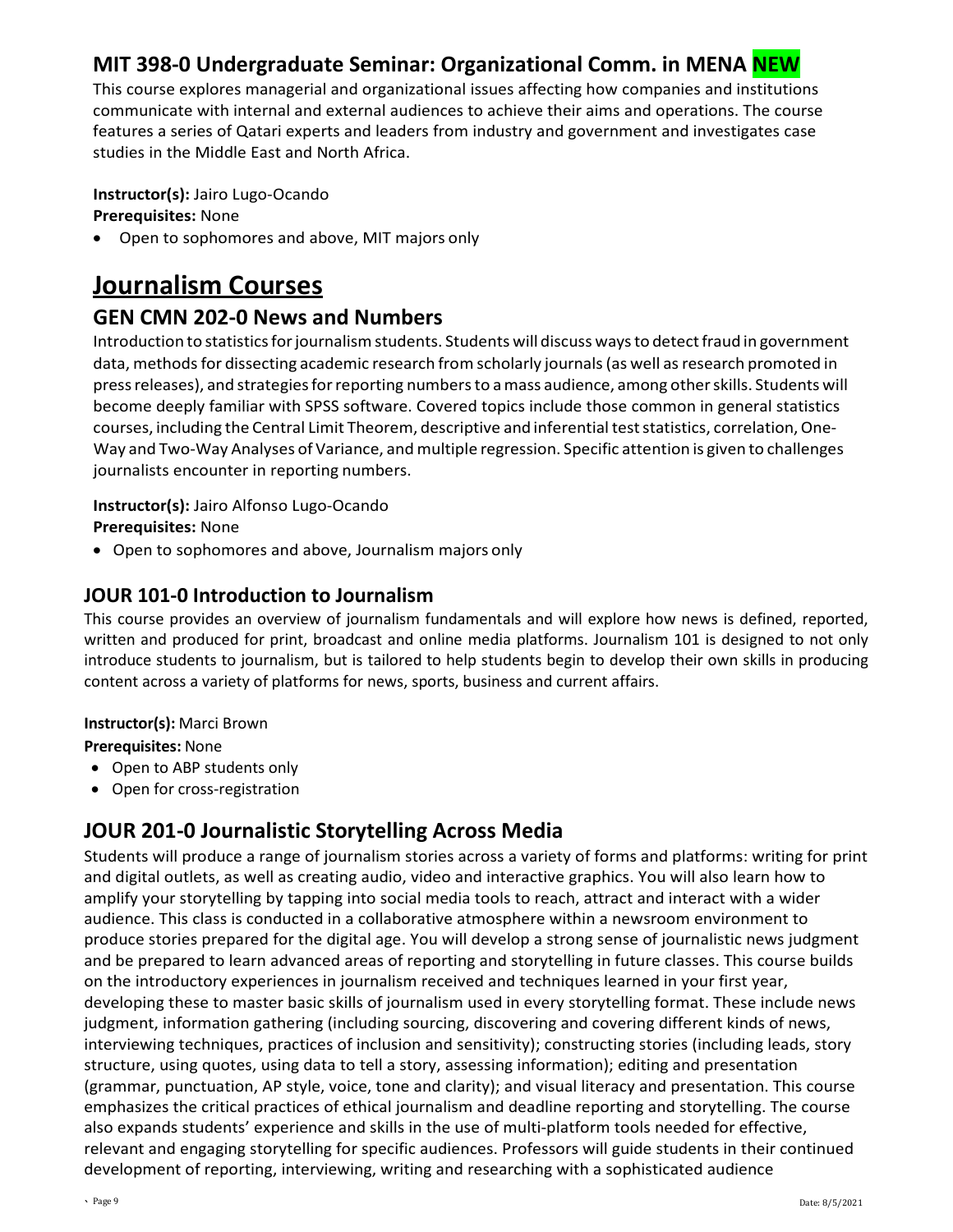understanding using text, photos, audio and video for print, broadcast and/or digital platforms.

**Instructor(s):** Abraham Abusharif / Marda Dunsky

- **Prerequisites:** JOUR 202‐0
- **•** Open to sophomores only, Journalism majors only

## **JOUR 202‐0 Journalism in the Digital World**

This course begins your exploration of a field that is constantly transforming yet strives to remain true to asset of time‐tested fundamentals. We will explore essential questions about journalism and strategic communication: its purpose(s), itstechniques and whatmakesit valuable.Once those foundations are laid, we will examine digital technology's impact on journalism, including the essential role social media and mobile technology play. In the final weeks, you will work as journalists to cover a real news story from multiple perspectives. Working in a newsroomsetting, youwill gatherinformation and produce contentfor social media and mobile platforms.

**Instructor(s):** Eddy Borges‐Rey

**Prerequisites:** None

• Open to first-year students only

### **JOUR 318‐0 Mobile Journalism (MoJo)**

Smartphones have become an essential component of contemporary journalism. On average, 62% of users prefer to read their news on their smartphones, which has steered editorial efforts towards mobile‐first strategies. The level of technical sophistication of modern smartphones, coupled with their online connectivity and their computing power, has made these devices able to produce and disseminate news of a professional standard in-situ. More and more, smartphone footage finds itself competing with standard broadcasting footage in news bulletins and newscasts. ENG and EFP operations are put aside in favor of compact and portable mobile journalism(MoJo) deployments. With a fullradio ortelevision studio in their pocket, Mobile journalists are now able to blend in to challenging reporting environments and efficiently navigate their complexities.

This practical course introduces students to the methods and techniques of Mobile Journalism. Students will use MoJo gear to gather, produce and post-produce mobile news packages to a professional standard. The course will also provide an opportunity to learn about apps, the limitations ofthe medium, and how to tell mobile‐first stories.

**Instructor(s):** Eddy Borges‐Rey **Prerequisites:** None

**•** Open to sophomores and above

## **JOUR 321‐0 Storytelling: Magazine and Feature Writing**

Magazine and Feature Writing students will be introduced to the editorial and multimedia flank of the magazine world (online and print), a huge and storied part of not just journalism but an influential sphere of public discourse—political and cultural. Students will learn to write and edit various "kinds" of magazine stories. Though they originated in print magazines, these archetypical stories have seamlessly transitioned in online publications to a significant extent. (We will discuss the differences between online stories and print.) This is a writing-emphasized, editing-dependent class. But it is not exclusively about writing. You will learn important skills and will be shown an expansive venue for your story ideas, storytelling abilities and, of course, your unique writing style and writer's voice. NEW: It will also accept audio-visual storytelling. By this point in the journalism program, students are expected to have advanced writing skills so that we may focus more on the various structures and approaches to magazine writing. Students are expected to develop their story ideas (in close consultation with your instructor and classmates) and find sources required to produce interesting and well-told stories. Also, you will produce your own multi-media accompaniments to your stories. As such,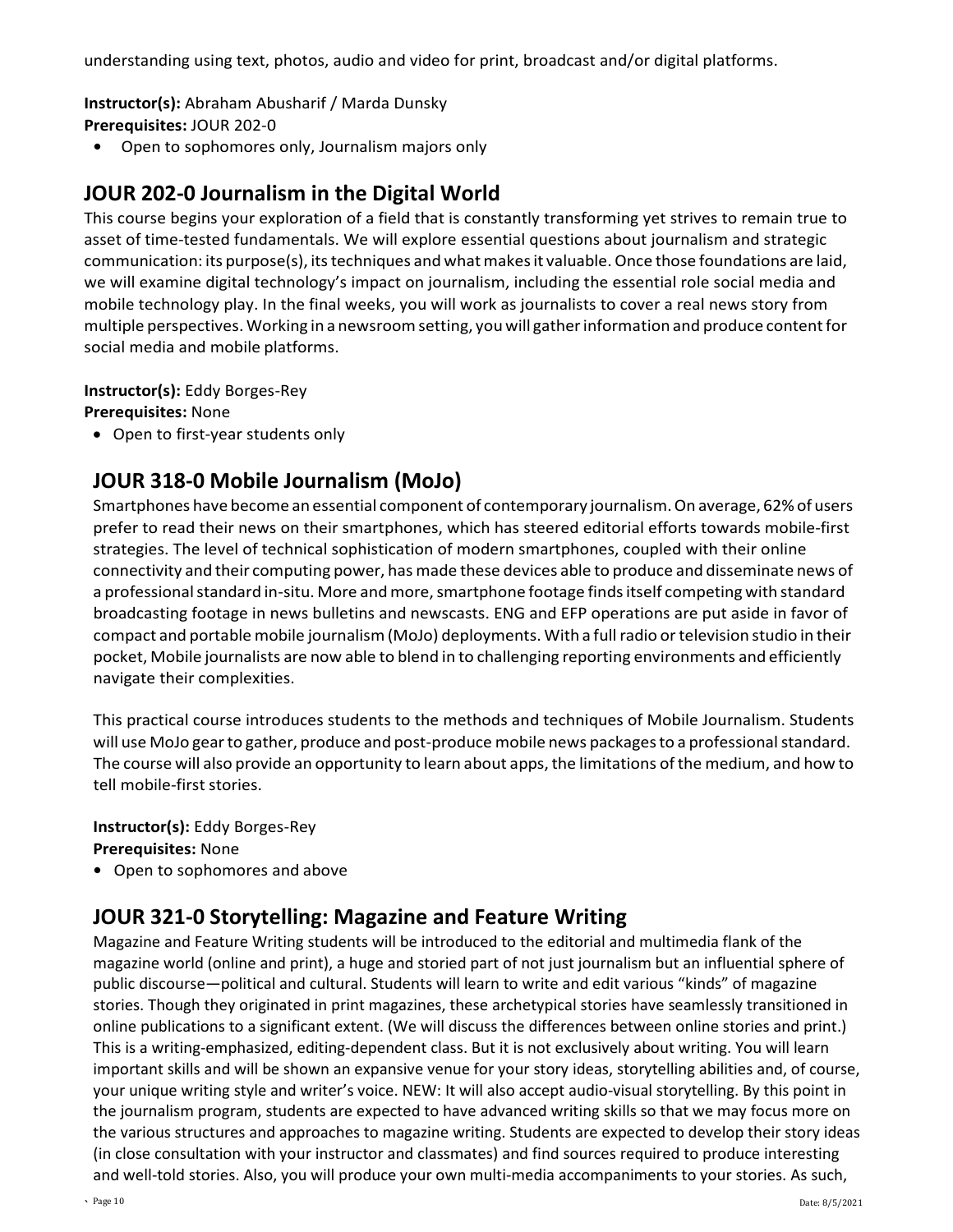you will be introduced to open-source offerings that permit students to design creative art concepts intended to accompany and augment their written pieces. An example is the work done by Medill's Knight lab.

### **Instructor(s):** Abraham Abusharif

**Prerequisites:** JOUR 301‐0 **OR** JOUR 301‐1 with a C or better

**•** Open to juniors and above, JOUR majors only

## **JOUR 324‐0 Video Journalism – Video Producing: Broadcast/Web**

Video Production for Broadcast & the Web will cover techniques associated with writing and producing broadcastsfortelevision and digital platforms. Students will learn the roles and responsibilities ofthe key personnel involved in producing programs both within the studio and outside broadcasts. Students will have the opportunity to take on all the production and technical roles available, providing them with a strong foundation in live television production. The course will also instruct students in advanced storytelling, shooting, and editing techniques for television and multi-platform environments. It will enable students to recognize and understand the technical and aesthetic aspects of visual storytelling and how to build successful visual narratives using a combination ofstill images, 4K video, ambient audio, voice and/or text. The course is designed to prepare students for the "real world", allowing them to apply the journalistic standards of truth, fairness and accuracy, alongside the tools and techniques of multi-platform journalism, to tell compelling narratives in a professional environment. The course will consist of lectures, discussions and practical exercises.

**Instructor(s):** Miriam Berg

**Prerequisites:** None

- Open to juniors and above
- Openforcross‐registration
- This course carries 2.00 NU‐Q units

## **JOUR 370‐0 Media Law & Ethics**

This course introduces students to basic normative and legal principles necessary to safely and responsibly produce media content anywhere in the world. It begins by locating principles of free speech and free press in international and regional human rights documents, and identifying the different types of legal and judicial systems. Topically the course examines offensive expression, from hate speech to blasphemy; copyrights; defamation and seditious libel; conceptions of privacy and seclusion; so-called rights of publicity; journalistic privilege; and the growing body of national freedom of information laws. Legal rules are almost always paired with normative concerns, and the course is necessarily comparative given NUQ's diverse student body. The course draws on legal texts and professional examples from around the world, but also examines in-depth Qatar's 1979 Prints & Publications law, Constitution and penal code.

### **Instructor(s):** Craig LaMay

**Prerequisites:** None

- Open to juniors and above
- Openforcross‐registration
- Satisfies Media & Politics Minor
- Priority to Journalism students who will be on residency in the spring

## **JOUR 390‐0 Special Topics: Cultural and Media Magazine**

 $\frac{p_{\text{age}}}{p_{\text{age}}}$  and  $\frac{p_{\text{age}}}{p_{\text{age}}}$  and  $\frac{p_{\text{age}}}{p_{\text{age}}}$  and  $\frac{p_{\text{age}}}{p_{\text{age}}}$  and  $\frac{p_{\text{age}}}{p_{\text{age}}}$  and  $\frac{p_{\text{age}}}{p_{\text{age}}}$  and  $\frac{p_{\text{age}}}{p_{\text{age}}}$  and  $\frac{p_{\text{age}}}{p_{\text{age}}}$  and  $\frac{p_{\text{age}}}{p_{\text{age}}}$  The Media & Culture Magazine show is a 15‐week production course for students who want to learn to write, direct and present broadcast quality programming. The final product will be a studio presented show with a range of short and long reports and films about art, culture and media. Students will be asked to pitch, produce, direct, write, film and edit slickly produced short films of a high editorial standard. They will also be required to produce studio excerpts which will include training in presenting, production and graphic design. Thisis a dynamic course taught by someone who has worked in the industry and requires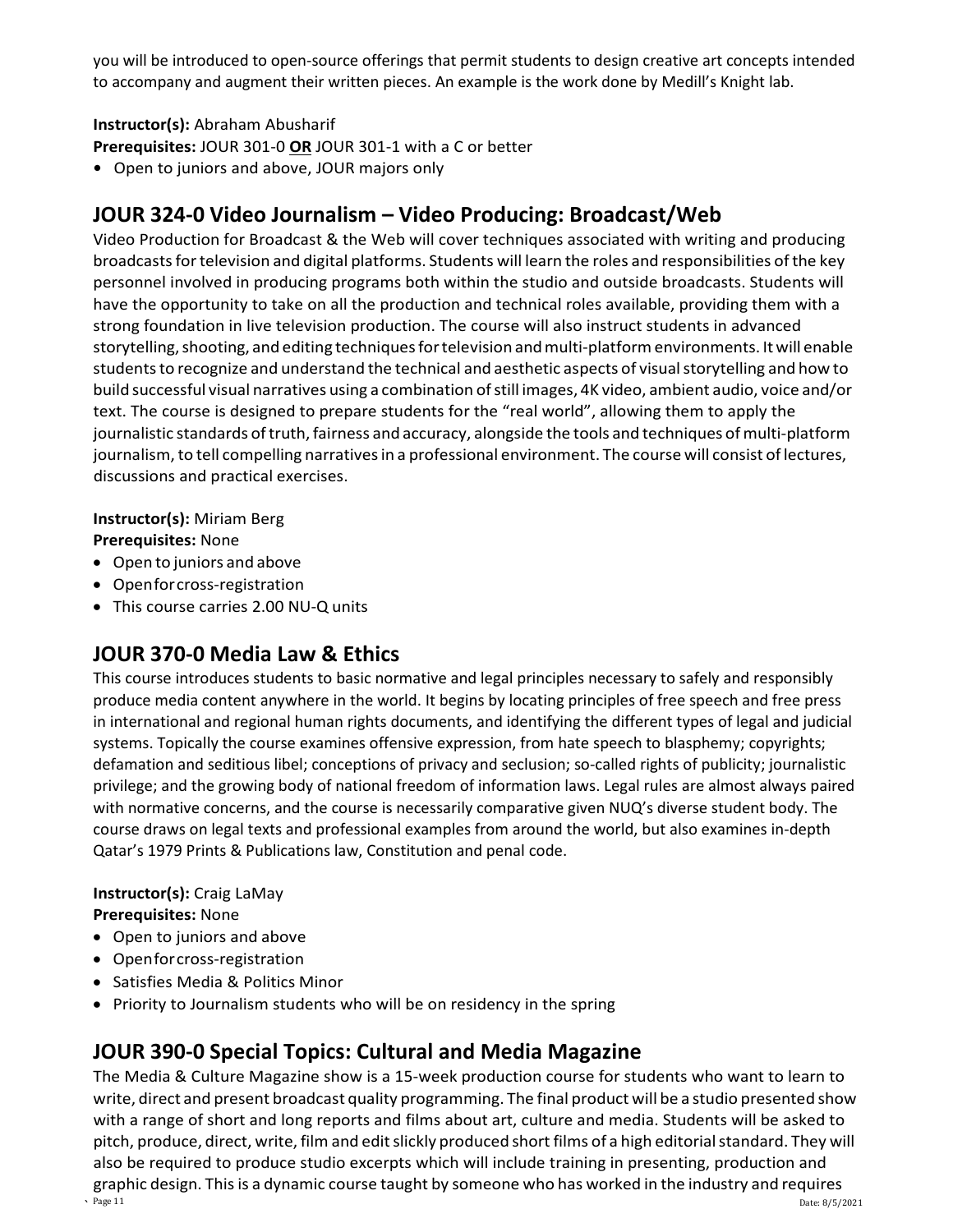ambitious students who are keen to write and produce for broadcast – and who will walk away with a strong element to add to their show reel.

**Instructor(s):** Reem Haddad **Prerequisites:** None

• Open to juniors and above

### **JOUR 390‐0 Special Topics: Gender and the Media**

This course will give students a general introduction to covering pressing gender and women's issues in media. Students will be introduced to gender and feminist theory and will study how American and Middle Eastern media cover issues of particular importance to women, such as sex trafficking, rape, domestic violence and economic issues. They will learn how such coverage can be improved to better reflect women's lived realities and perspectives. Students also will learn how female and gendered voices have been historically ignored, stereotyped, misunderstood and marginalized by many media professionals; how this approach often resulted in warped truths and narratives in news reports; and how aspiring media practitioners can avoid these common pratfalls.

**Instructor(s):** Mohana Rajakumar

**Prerequisites:** None

- Open to sophomores and above
- Open for cross-registration

### **JOUR 390‐0 Special Topics: Journalism of Empathy NEW**

Based on the template of instructor Marda Dunsky's book Stories from Palestine: Narratives of Resilience, the course focuses on production of journalistic narratives that weave highlights of life stories, based on field reporting, with contextualizing data and information, based on documentary research. The aim of such narratives is to encourage fresh, empathetic thinking about the humanity and agency of people who, despite living in distress, nevertheless strive to produce, create, excel and express themselves freely. The course will explore the potential and privilege that journalists possess to create empathetic work that, across a range of topics, does not advocate but rather adheres to principles of journalistic ethics while seeking to broaden ranges of public understanding.

**Instructor(s):** Marda Dunsky

**Prerequisites:** None

- Open to sophomores and above
- Open for cross-registration

### **STRATCOM 303‐0 Introduction to Strategic Communication**

Introductory course in which students learn about the fundamentals of strategic communication; become familiar with strategic communication practices such as advertising, public relations, branding, corporate communication, promotions, social media marketing, and mobile marketing; understand the integrated approach to IMC (Integrated Marketing Communications); explore issues shaping the practice of strategic communication such as ethics and industry regulations; discover career opportunities and types of jobsin strategic marketing communications in the non-profit sector, the private sector, or the government.

#### **Instructor(s):** Ilhem Allagui

#### **Prerequisites:** None

- Open to sophomores and above
- Satisfies Strategic Communication Certificate

### **STRATCOM 305‐0 Corporate Storytelling**

 $\frac{1}{2}$  Page 12 Date: 8/5/2021  $\frac{1}{2}$ Development of message strategies for communicating with consumers and other audiences. Emphasis on understanding audiences, how persuasion works and how brand communications are developed and executed.<br>
reace 12<br>
Rate: 8/5/2021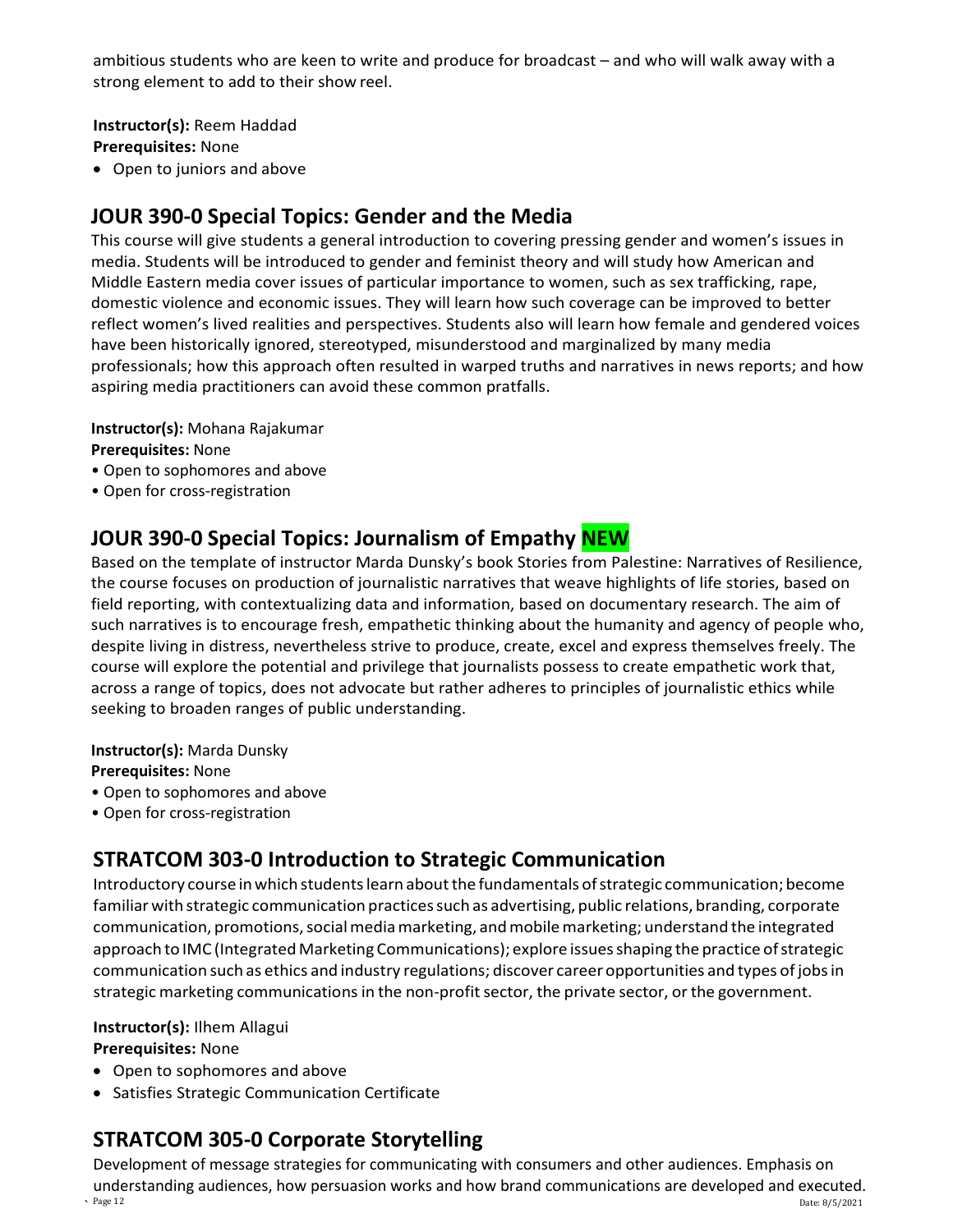The course is designed to help students evaluate, and become proficient at creating, various types of persuasive content required from today's strategic communication professionals – with a particular focus on PR messages. Through a series of interactive lectures, class discussions and numerous hands-on exercises, students learn to develop external and internal communication messages and grow to understand the importance of integrating them into coherent institutional narratives. Crisis management and communication, along with strategic communication for non-profit and social causes, are also discussed.

### **Instructor(s):** George Anghelcev

### **Prerequisites:** STRATCOM 303‐0

- Open to sophomores and above
- Satisfies Strategic Communication Certificate

## **STRATCOM 307‐0 Digital, Social and Mobile Marketing**

Focus on the tools, methodologies and programs used by companies to develop, justify, deploy and measure their social and mobile marketing programs. Development of complete social marketing programs for actual companies using best practices, including social monitoring, web analytics, social marketing systems, blogs, Twitter, Google Plus, LinkedIn and othertools.

### **Instructor(s):** Stefano Perazzo

**Prerequisites:** STRATCOM 303‐0

- Open to sophomores and above
- Satisfies Strategic Communication Certificate

# **Liberal Arts Courses**

## **Anthro 242-0 Anthro Special Topics: Intro to Media Anthropology NEW**

This course will introduce students to the anthropological study of media to explore questions such as: What is the role of media in people's lives? What influences people's interests and reactions to various forms of media? How do scholars study media as a cultural phenomenon? Course assignments include media and ethnographic analyses of media from around the world.

### **Instructor(s):** Yasemin Celikkol

**Prerequisites:** None

- Open to first-year students and sophomores
- Open for cross‐registration

## **ECON 387‐0 Topics in Economics: Personal‐Entrepreneur Finance**

The course covers two aspect of finances: personal financial management and entrepreneurial finance. Students will first improve their financial literacy with the basics of spending, saving, investing financial resources and business accounting. The first part of the course tackles the normative and practical aspects on getting ahead in one's personal finances. The class is structured so that students will gain an understanding of how to manage every day's expenses, save, invest, manage loans/mortgages of different types, use of credit and plan for the future. Where possible faculty will use real‐life scenarios, covering a wide range of personal financial challenges expected in a lifetime. The second part of the course discusses the fundamentals of corporate finance tools and techniques an entrepreneur needs to start or expand a successful business. Faculty will discuss basic, sound financial management practices such as the use business cash flow models and strategically economic position of a company in its early‐stage. The material and in‐class business cases discussions will cover some key concepts such as venture capital funds, institutional investors and the role of business angels. The course quantitative aspect will be limited to some math‐based examples so to illustrate the critical importance of achieving long‐term financial goals, both at personal and corporate level. The course will also make use of Harvard Business Publishing business cases, where appropriate, and of online‐ business simulations so to stimulate the students' understanding of the concepts discussed in class.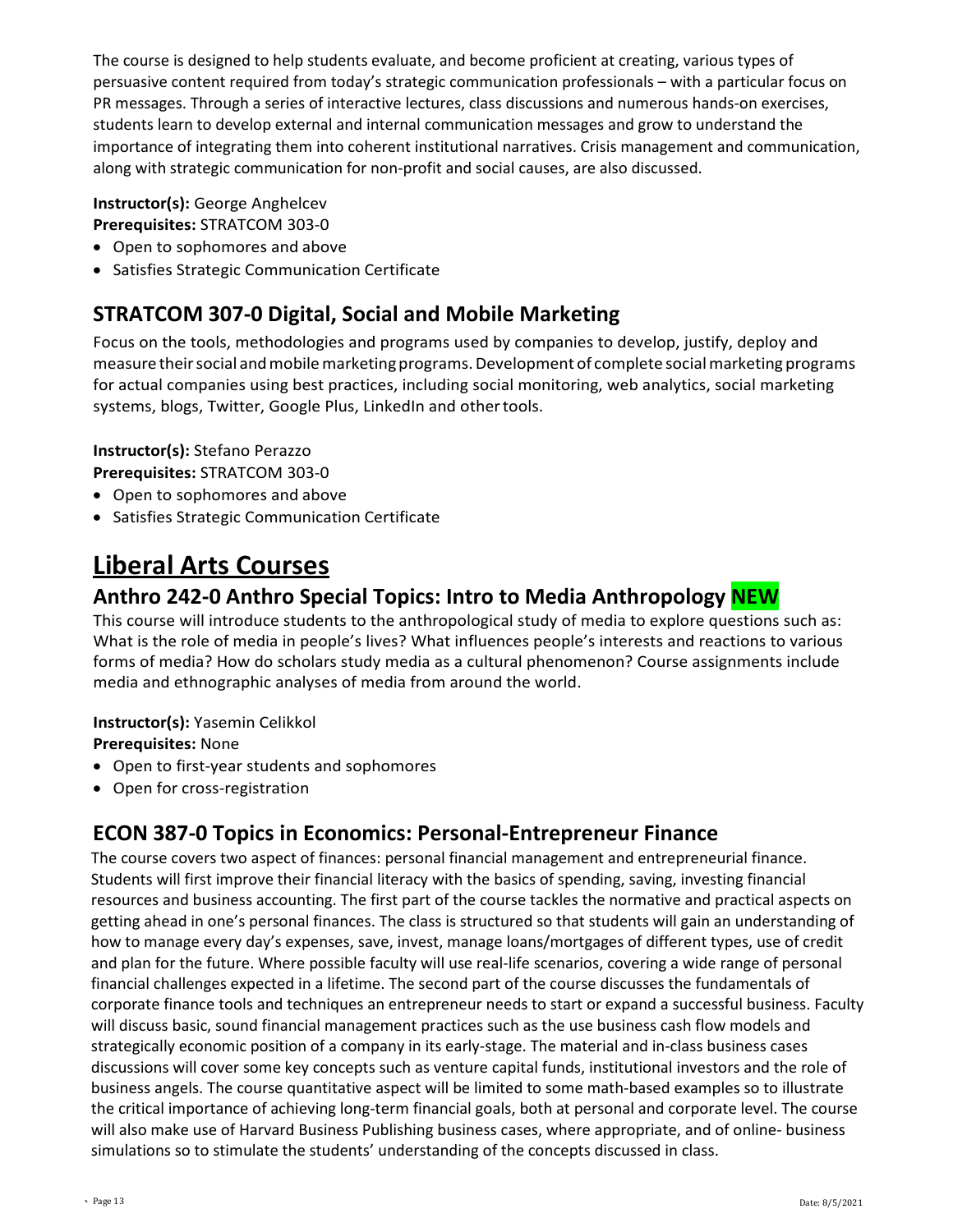### **Instructor(s):** Giovanni Bandi & Tamer Rabbani **Prerequisites:** None

- Open to juniors and above
- Open for cross‐registration

### **ENGL 103‐1 First‐Year Writing**

The primary goal of this course is to improve writing skills within an academic setting. It is designed to help a student become a more efficient and successful writer by also strengthening skills in reading and analyzing texts. It recognizes that writing is indeed a process. This means that whether a writer starts with a thesis, an outline, or an assigned topic, there will be many steps and missteps involved in producing the final essay. Multiple phases of the writing process will be carried out, such as workshop, peer review, and one‐on‐one conferences with the instructor. Each semester, a different theme willserve as a focal topic for readings, discussions, and writing assignments.

**Instructor(s):** Aaron LaDuke / Maria Lombard / Sam Meekings / Kelly Wilson / Michael Telafici / James Hodapp

**Prerequisites:** None

• Mandatory for all first-year students

## **ENGL 242‐0 Topics in Literature: Survey of American Lit NEW**

This course will take a chronological approach to the study of American literature, moving from precolonial to contemporary texts. A variety of genres will be studied, including fiction, non-fiction, and poetry. The focus will be on shorter texts though the class will cover at least one novel. Overall, the course seeks to communicate a history of the United States through the lens of literature—itself a history of human thought, interaction, and emotion.

#### **Instructor(s):** Aaron LaDuke

#### **Prerequisites:** None

- Open to first-year students, sophomores and ABP Dual Enrolled students
- Open for cross‐registration

### **ENGL 379-0 Special Topics: Graphic Novels**

This course places comics and graphic novels from the Middle East and Africa (either originally written in English or translated) at the center of its consideration because these increasingly salient and popular narratives are largely overlooked in academia. Comics and graphic novels are one of the world's great narrative art forms, but for much of the history of literary studies they have been dismissed as trivial and irrelevant to serious scholarship. Thankfully, this is quickly changing and these sequential art forms are beginning to be taken seriously as cultural objects. However, as is often the case with emerging art, graphic novels and comics from the Europe and the United States dominate conversations, despite the presence of quality graphic work from the Global South. With particular consideration to how comics from African and the Middle East subvert images of Africa and the Middle East produced elsewhere, this course supplements area-focused readings with secondary materials, most notably the work of Scott McCloud, to train students to perform formal readings that account for the mixed visual/written forms of these works.

#### **Instructor(s):** James Hodapp **Prerequisites:** None

- Open to juniors and above
- Open for cross‐registration
- Satisfies Middle East Studies Minor

### **ENGL 379-0 Special Topics: Memoir**

This course will explore identity and belonging through writing. We will read and analyze, and create our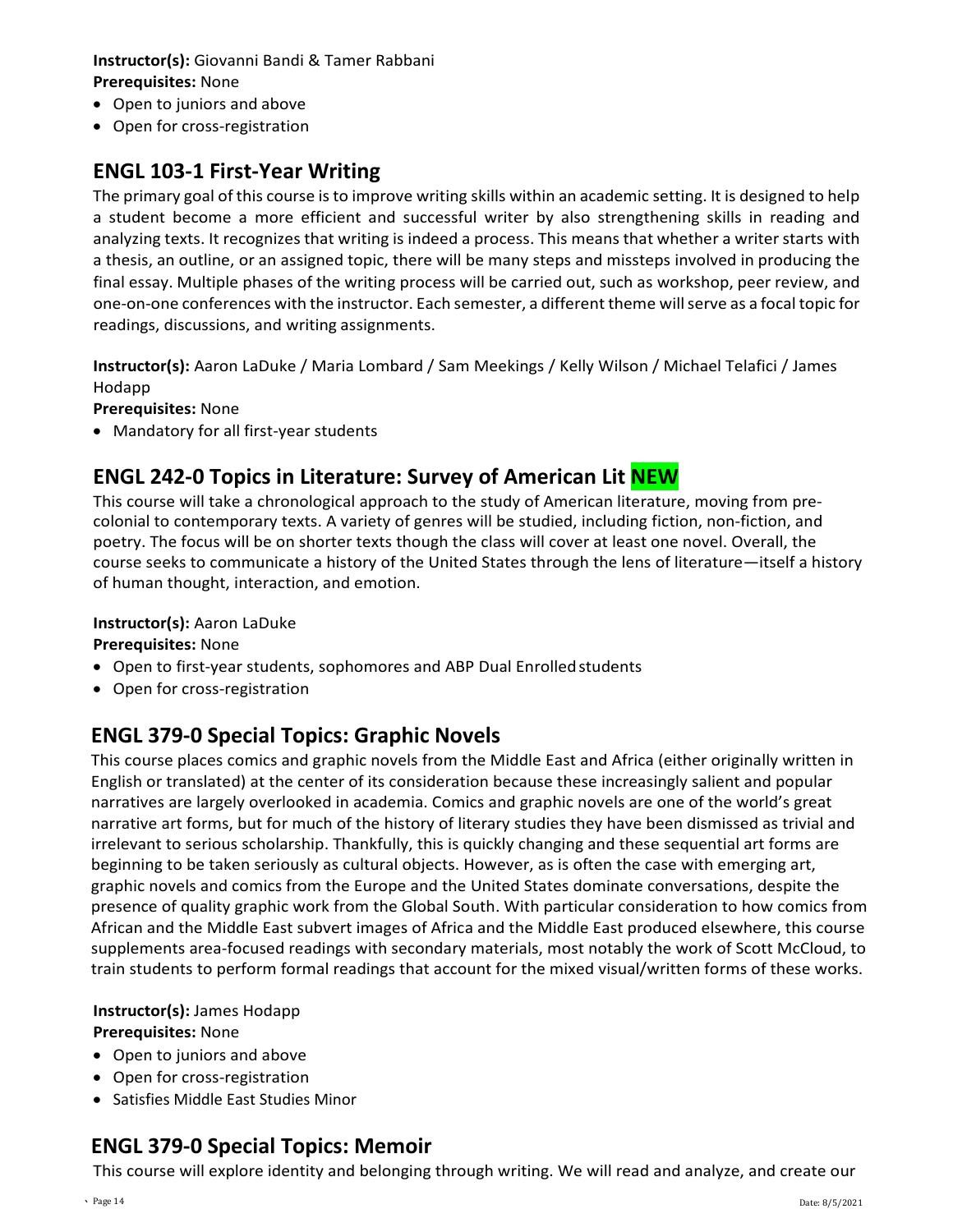own writing about ourselves and our place in the world. We will examines memoir as a distinct literary form. Students will analyze a variety of contemporary and influential memoirs, and explore the possibilities and limitations of the genre. We will investigate the relationship between history and memory, as well as distinctions between the public, the private and the personal in life writing. We will examine trends and controversies in the creation and use of memoir, as well as different functions and modes of documenting memory. Students will also produce their own memoir as part of their final project.

### **Instructor(s):** Sam Meekings **Prerequisites:** None

- Open to juniors and above
- Open for cross‐registration

## **HISTORY 242‐0 Topics in History: Understanding Hist. Sources**

In this course you will explore a range of historical sources and discover what secrets they can tell you about the past. Each week you will focus on one type of source and, with the aid of theoretical guides, discover how they can help you build historical interpretations. The sources will come from all over the world, including the Middle East, and cover the last 500 years. Our goal is to understand how different kinds of sources contribute to our historical understanding in different ways. We will start by reading written sources, such as diaries or newspapers, before looking at visual sources, such as portraits or cartoons, and finally study physical sources, such as clothes or architecture. By the end of the course, you will have a strong understanding of how to include a wide variety of primary sources to support analytical arguments about the past. Effective use of evidence is key skill for anyone interested in taking further history courses and for your undergraduate education ingeneral.

### **Instructor(s):** Christopher Sparshott

### **Prerequisites:** None

- Open to first-year students, sophomores and ABP Dual Enrolled students
- Open for cross‐registration

## **HISTORY 242-0 Topics in History: History of Medieval Muslim Empire**

This course provides an overview of the political, intellectual, and social history of the kingdoms ruling over Muslim societies from roughly 1400-1800 C.E. Case studies will include the Ottoman, Moghul, Safavid, and Songhay Empires. State formation in Central Asia and Morocco are also considered. Key thematic issues include the notion of the pre-modern state (dawla), the relationship of religion to politics, the diversity of local cultures within the Muslim world, and the social, political and religious roles of women in pre-modern Muslim societies.

### **Instructor(s):** Zachary Wright

**Prerequisites:** None

- Open to first-year students, sophomores and ABP Dual Enrolled students
- Open for cross‐registration
- Satisfies Middle East Studies Minor

## **HISTORY 387‐0 History Adv Special Topics: Popular American Culture**

American popular culture is an inescapable force of modern life everywhere. Over the last century American films, television and music have conquered the world and defined much of what counts as modern popular culture. This course will explore the history of American popular culture from 1900 to the present day. Our goal is to look beyond an America history of major events and big names to understand a history from the perspective of lived experience. It will start by considering the basic terms of "popular" and "culture" and how they work together. Within this theoretical framework we will explore the evolution of American popular culture through books, magazines, music, radio, films and television consumed by ordinary men and women.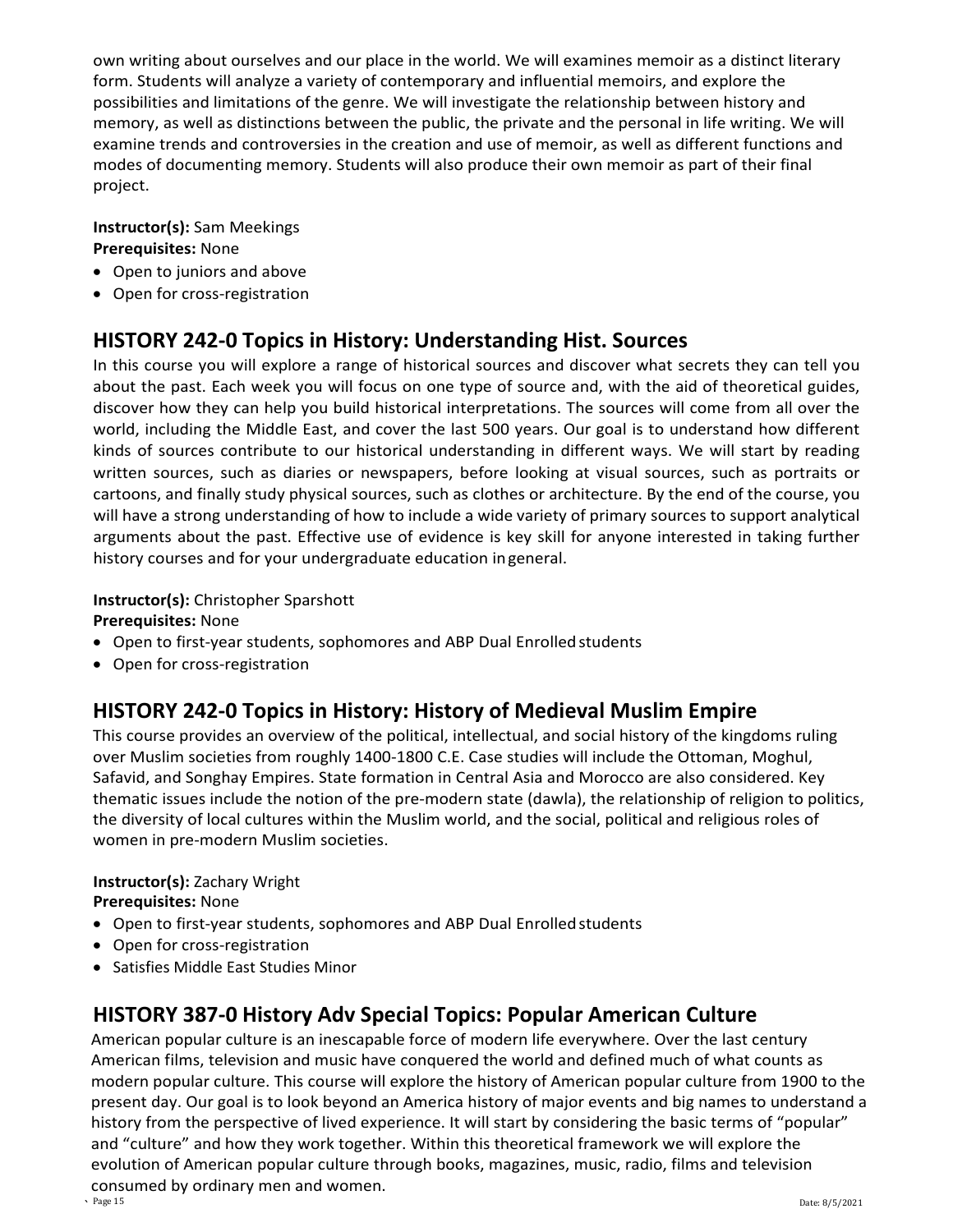### **Instructor(s):** Christopher Sparshott **Prerequisites:** None

- Open to juniors and above
- Open for cross‐registration

## **INTERDIS 202‐0 Interdisciplinary Topics: Introduction to Urban Planning NEW**

This course imparts basic concepts of urban planning, urban policies and infrastructure planning as tools students can use to understand and appreciate built environments across the world and in Doha. An international, universalist approach to urban planning issues will inform these topics via consideration of a series of reports by the United Nations Habitat project.

#### **Instructor(s):** Mufid Qassoum **Prerequisites:** None

- Open to first-year students and sophomores
- Open for Cross‐Registration

### **INTERDIS 203‐0 Ways of Knowing**

At Northwestern, we ask students to take liberal arts courses. There is an inherent belief that these courses lead us to better know the world around us. In this Ways of Knowing course, we will unpack the notion of a liberal education and its quintessential space, the university. We will critically examine the very idea of knowledge: What makes the knowledge you acquire here valuable? Which kinds of knowledge are considered to be significant and authoritative in the societies we live in, and why? How is this knowledge produced, for what purposes, and with what social effects? What are the entanglements between knowledge and power? Who has the authority to produce it, who do we count as an authoritative knower on an issue, and why? What makes this knowledge valuable to you and how does it serve the goals you came to pursue? The goal of this class is to encourage and enable you to critically reflect on the conditions of your learning and the purposes for which you are pursuing it. More specifically, you will learn about colonial knowledge production and its manifestations in the contemporary world. Thus, we will look at education in our postcolonial context, where there is nothing really post about colonialism. We will examine how dominant forms of knowledge production have been and continue to be shaped and influenced by colonialism. To do this, we will explore the history of colonial knowledge production, specifically focusing on the idea of the human as a primary way of understanding our world. Throughout the semester, we will explore topics of education, power, knowledge production, colonialism and humanity through the lens of philosophy, anthropology, history and literature, but also thinking of these various modes of knowledge production as intersecting with and informing each other. Our goal is to get you to think critically about different ways of understanding the world. We also want you to think about how we have gotten to where we are, as well as to equip you with tools for critiquing the world around you, especially your own university – your second home for the next two years.

### **Instructor(s):** Sami Hermez & Torsten Menge **Prerequisites:** None

• Open to sophomores only

## **INTERDIS 242‐0 Topics in Science and Technology Studies: Introduction to Science and Technology Studies**

This course introduces the interdisciplinary field of science and technology studies (STS), which is the study of science and technology in social context. Drawing on insights from the history and sociology of science and technology, the course discusses topics related to how and why people shape, develop, use, adapt, and contest scientific knowledge and technologies. It introduces important concepts such as "everyday science" and "sociotechnical system" in order for students to understand how science works and how to think about our technological world.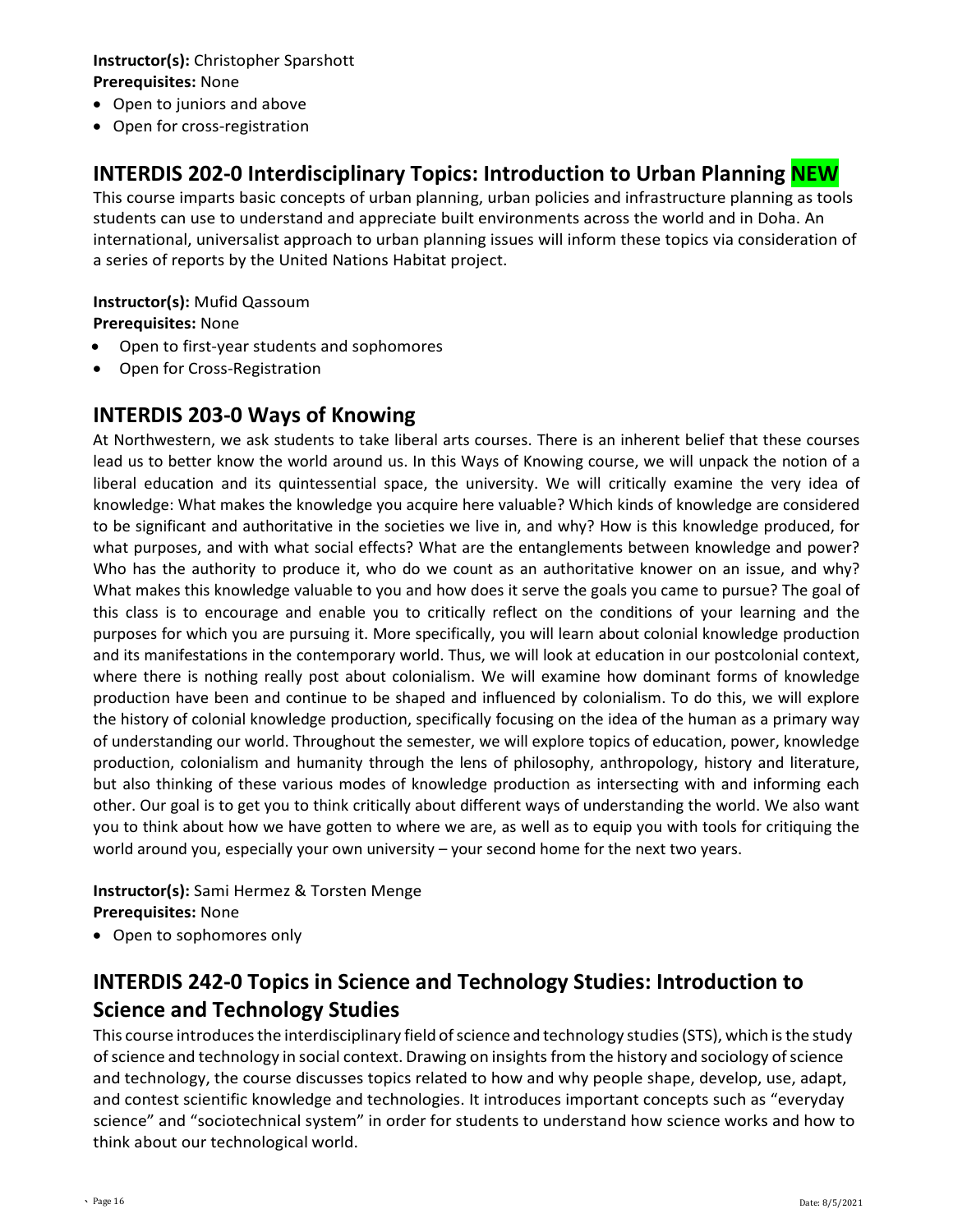#### **Instructor(s):** Anto Mohsin **Prerequisites:** None

• Open to first-year students and sophomores

## **INTERDIS 301‐0 Doha Seminar: Migrants and Megacities**

Introducing migration as a social process, this seminar explores the relationship between global cities and international migration. Adopting available concepts and theories about cities and migration, it facilitates critical and engaged conversations about understanding our lived experiences in urban spaces. Furthermore, it situates the dialogs within the mega-cities in the Gulf and in the surrounding regions. Finally, this seminar offers methodological training to empirically study life in urban societies.

#### **Instructor(s):** Hasan Mahmud & Uday Chandra **Prerequisites:** None

- Open to juniors and above
- Course require permission for enrollment
- Satisfies Middle East Studies Minor

### **INTERDIS 379-0 Advanced Topics in STS: Energy, Environment, & Society**

This course examines the techno scientific, sociological, historical, cultural, political, and environmental aspects of our energy production, distribution, and consumption. It draws from the literature of science and technology studies (STS) to discuss the sociotechnical system of our energy sources. The course topic may be on electricity, oil, natural gas, or on any other form of energy sources, but the emphasis is on the understanding the multiple dimensions of our energy system.

#### **Instructor(s):** Anto Mohsin **Prerequisites:** None

- Open to juniors and above
- Open for cross‐registration

## **PHIL 242‐0 Topics in Philosophy: Introduction to Philosophy**

This course will introduce students to a range of philosophical topics, questions, and puzzles. Topics may include: the meaning of life, free will, personal identity, the foundations of morality, the social construction of race and gender, justice, and the nature of genuine knowledge. We are going to approach these topics from a number of different classical and contemporary perspectives. As we explore these questions, we are going to practice how to identify, understand, and assess arguments, as well as how to challenge basic assumptions, analyze concepts and draw distinctions. The goal of this class is to strengthen your ability to think, read, and write critically and to contribute to conversations about perennial human concerns.

### **Instructor(s):** Torsten Menge

**Prerequisites:** None

- Open to first-year students, sophomores and ABP Dual Enrolled students
- Open for cross‐registration

## **POLI\_SCI 242‐0 Topics in Political Science: Gulf Society and Politics**

This class investigates important themes of contemporary Gulf society and politics: the impact of oil wealth on social and political development, and changing notions of citizenship, gender roles, and social choices in the Gulf. Political readings are combined with literature and film from the Gulf region. Students should end the class with a better understanding of the rapid development and transformation of Gulf society and politics, and the challenges still facing the region.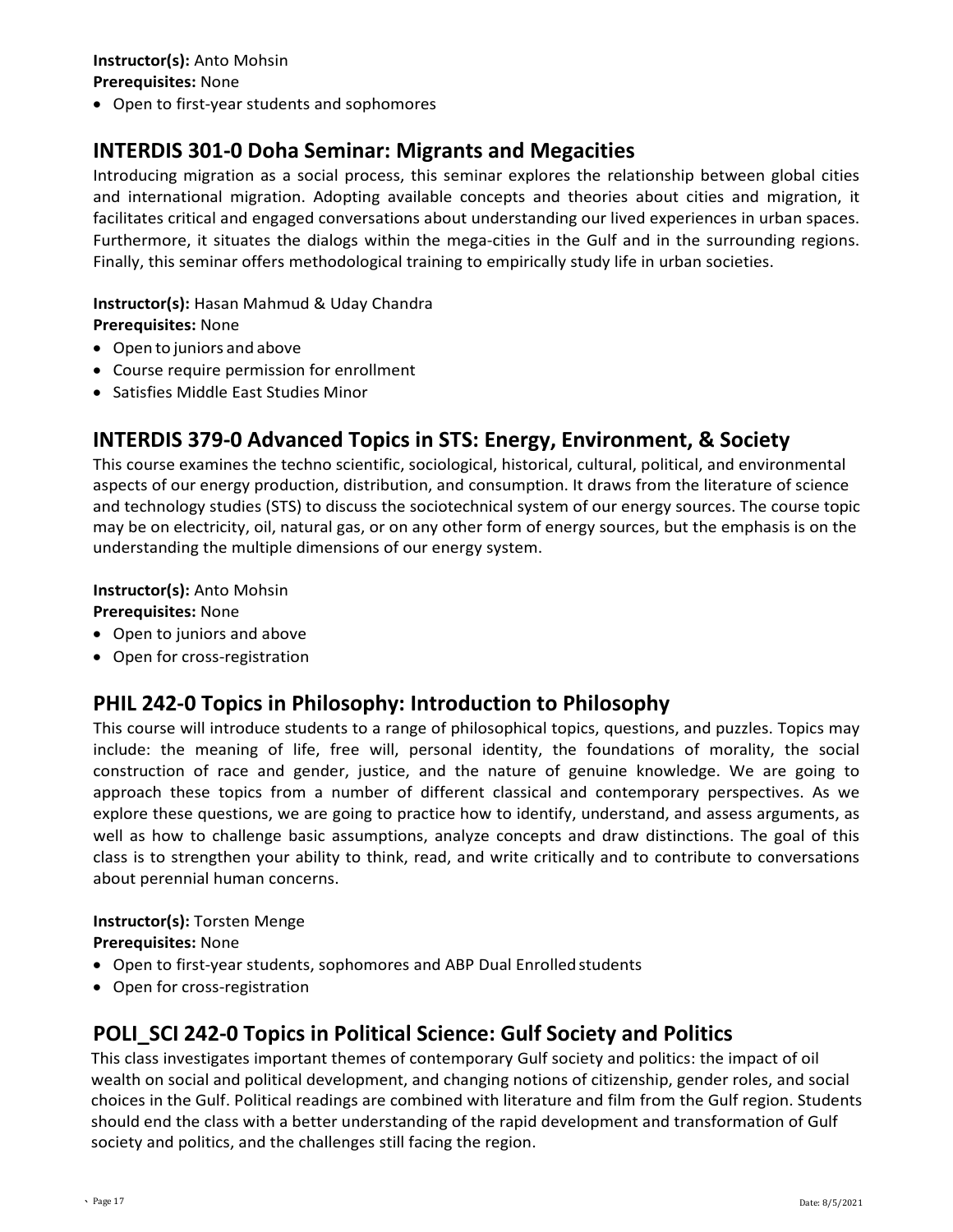### **Instructor(s):** Khalid AlMezaini **Prerequisites:** None

- Open to first-year students, sophomores and ABP Dual Enrolledstudents
- Open for cross-registration
- Satisfying Middle East Studies Minor

## **POLI\_SCI 242‐0 Topics in Political Science: Intro to Middle East Politics**

This course focuses on key political issues in the contemporary Middle East, spanning national issues such as state formation, type of governance, democracy, Islamism, sectarianism, gender, oil politics; and regional issues such Arab-Israeli conflict, Iran-Iraq war as well as international politics of the region. The course provides an introduction to the different political systems in place around the region, and examines the main players. It starts with analysis of the emergence of the new modern states in the region on the eve of decolonisation, and moves on to analyse forms of rising politics. The course attempts to offer a balanced analysis between salient themes, cases studies, national, regional and international politics pertaining to the Middle East.

### **Instructor(s):** Khaled Al Hroub

**Prerequisites:** None

- Open to first-year students, sophomores and ABP Dual Enrolledstudents
- Open for Cross‐Registration
- Satisfying Middle East Studies Minor

## **POLI\_SCI 387‐0 Advanced Topics in Political Science: Contemporary Arab Thought**

This course covers various ideologies and schools of Arab political thought from the late 19th century up to current times, including Liberalism, Pan-Arab Nationalism, Marxism, Conservatism and Islamism. It engages with the main tenets of these ideologies and their thinkers, examining their influence and intellectual activism in the Arab region. The course examines the mixed effects of these ideologies on the Arab world, exploring their approaches to socio-political values and structures, and their endeavors to (re)formulate collective identities. Arab intellectuals who belonged to these ideologies strived to absorb, adopt, or reject sheer consequences created by the 'shock of modernity' on socio-political, economic, cultural and moral levels. Students will acquire deep knowledge of the intellectual struggle between these schools of thought, and its impact on that the cultural and political scene in the Arab world, reflecting both the rise and fall of these ideologies during the long decades of the 20th century and through the days of the post- Arab Spring.

**Instructor(s):** Khaled Al Hroub **Prerequisites:** None

- Open to juniors and above
- Open for cross‐registration
- Satisfies Middle East Studies Minor

## **POLI\_SCI 387‐0 Advanced Topics in Political Science: Arab Gulf, Development & Aid NEW**

This course provides a comprehensive understanding of the foreign aid and development programs of the Gulf states since their establishments. The course begins with a brief analysis and examination of theories and concepts of foreign aid and international relations. This will be followed by analysis of origins, evolution, types, and mode of foreign assistance of the Gulf donors. The course will provide analysis as to 'Why the Gulf States give aid?', and therefore, will examine aid motives in depth. Further, great attention will be paid to the politics of foreign aid.